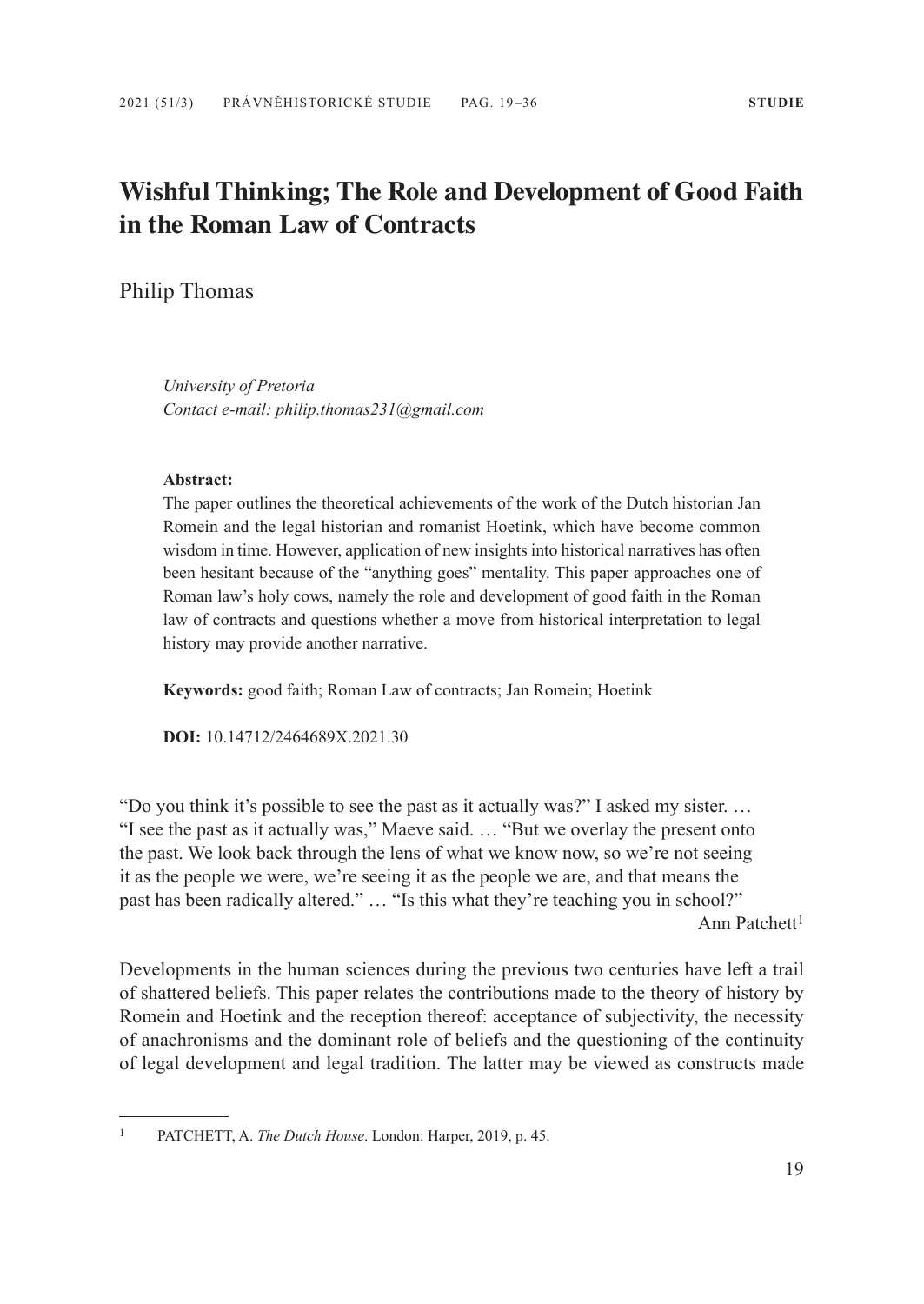to guard the illusion of progress and legal certainty, but not as true observations of legal reality.

In consequence, a modern development in contract has been utilised as a vehicle to better understanding of certain black holes in Roman legal development. Two developers of relational contract theory are briefly introduced and anachronistically transposed onto Roman legal history. The essence of relational theory, which is trust, is confirmed by numerous texts in the Digest. However, the next question, which requires attention is whether the concept of trust developed into the legal principle of good faith in the Roman law of contracts. Romanists are of the opinion that trust developed into such a principle with specific rules imposing ethical standards on contracting parties. However, textual interpretation allows doubts in this regard. Finally, it is concluded that an approach free from the need to be relevant may lead to other results than that which traditional opinions have supported.

## **1. Developments in historiography**

The above citation from the work of Ann Patchett shows how the realisation that the past is plasticene has become first year student teaching material. This process has taken a long time as it had to overcome many obstacles. For the amateur historian the explanations by the *avant garde* Dutch historian Jan Romein and the versatile romanist and legal historian Hoetink may suffice to explain the main milestones on the road from moralising historical fiction via 19th century value free objective scientification to political and philosophical engaged historiography of the 20th and early 21st century.

In 1937 Jan Romein published his essay "Zekerheid en onzekerheid in de geschiedwetenschap"<sup>2</sup> and dealt in depth with objectivity v. subjectivity in the science of history. Romein related the quotation from Napoleon "la vérité historique est souvent une fable convenue," to which can be added another pearl of wisdom attributed to the emperor "L'histoire est une suite de mensonges sur lesquels on est d'accord." Both aphorisms reflect that 18th century historiography had no pretence of being science and relied on its moralising educational aspirations for its relevance. Romein explained that the German historian Leopold von Ranke3 changed this *status quo* by establishing a methodology which elevated history into a science.4 Romein mentioned how the newly discovered objectivity originally benefitted from the development of new sciences such as archeology, papyrology and epigraphy as well as new technology.5 Nevertheless, the fast increasing amount of historical data, to which may be added the increasing number of academics, is diminishing the traditional *communis opinio doctorum.* Increasing acceptance of multiple beliefs introduced partial recognition of subjectivity.

<sup>2</sup> ROMEIN, J. Zekerheid en onzekerheid in de geschiedwetenschap Het problem der historische objectiviteit. In: *Historische lijnen en patronen.* Amsterdam: Querido, 1976, pp. 90–119. Romein was influenced by Huizinga, who was one of the first Dutch historians to address the need for a theoretical foundation for historiography.

<sup>3</sup> See: https://www.britannica.com/biography/Leopold-von-Ranke.

<sup>4</sup> ROMEIN, *op. cit.*, p. 98.

<sup>5</sup> Ibidem, p. 92.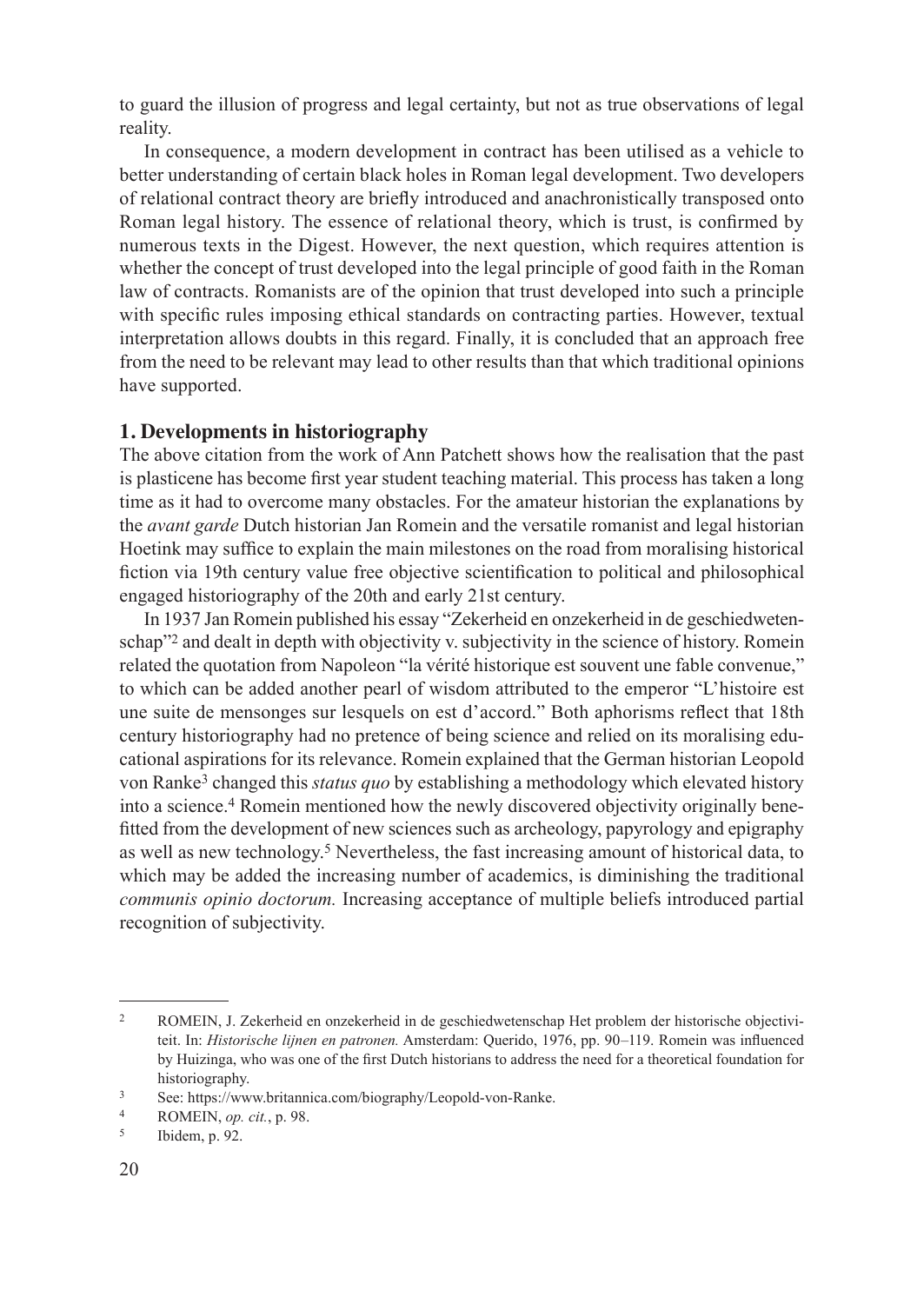# *1.1 Subjectivity*

Romein distinguished three types of subjectivity, the personal, the group and that induced by *Zeitgeist*. 6 It falls outside the scope of this paper to deal with the subtle analysis, striking examples and other mechanisms utilised by this author, but it should be noted that he lived and wrote his essay during the 1930's, a period during which in his neighbouring country *die Umwertung aller Werte* dictated new paradigms in many sciences. It should not surprise that Romein talked about vulgar partiality, which he described as mindlessly marching behind a flag.7 On the other hand, he adhered to strong political and sociological convictions and stipulated that without such compass and the resulting hope for the future, the study and description of history would be without meaning. Equal acceptance of all historical narratives coloured by blind partiality would lead to the same result.<sup>8</sup>

The relevance of the above for legal history was perceived by Hoetink who developed these ideas.

#### *1.2 Historical interpretation versus legal history*

The romanist and legal historian Hoetink applied the theoretical observations of Huizinga and Romein into legal history. He made a clear distinction between historical interpretation and legal history<sup>9</sup> and acknowledged that the latter only became a reality the moment codification and changing values steered historical interpretation into a pragmatic teleological direction taking socio-economic, political and ethical values into consideration. Hoetink admitted that legal historical research had largely coincided with historical interpretation. He recognised the subjective elements, the role of theoretical and other beliefs, the necessity of anachronisms and made the daring proposition that the continuity of legal development and the resulting legal tradition are man-made constructs safeguarding the illusions of progress and legal certainty, but not observations of legal reality.10

## *1.3 Kuhn, Barzun, partiality and a variable past*

This is not the place to discuss the influence of the new methodological beliefs in different countries and paradigms, but the ideas of these Dutch historians, contentious as they were during the mid-twentieth century, were elsewhere generalised by Thomas Kuhn<sup>11</sup> and are since reflected in most intellectual approaches to historiography. However, application has often lagged behind or lost sense of reality in extreme partiality. The latter provides an easy justification to ignore the subjective element in historiography and practice "Je ne suis qu'un historien, nullement philosophe; je cultive mon petit jardin, je fais mon métier,

<sup>6</sup> Ibidem, pp. 105, 109.

 $\frac{7}{8}$  Ibidem, p. 102.

<sup>8</sup> Ibidem, p. 113–115.

<sup>9</sup> HOETINK, H. R. Historische Rechtsbeschouwing. In: *Rechtsgeleerde Opstellen.* Alphen aan den Rijn: Tjeenk Willink, 1982, pp. 244–273.

 $10$  Ibidem, pp. 255–265.<br>11 Thomas S. Kubn (192

<sup>11</sup> Thomas S. Kuhn (1922–1996), American historian and philosopher of science. *The Structure of Scientific Revolutions*. Chicago: University of Chicago Press, 1962, popularised the concept "paradigm" and the idea that different paradigms competed for hegemony. Kuhn stated that a paradigm does not only relate to theory, methods, techniques, and methodology, but also to assumptions, hypotheses, and values. A choice of paradigm is influenced by beliefs, religious, philosophical, scientific, or otherwise.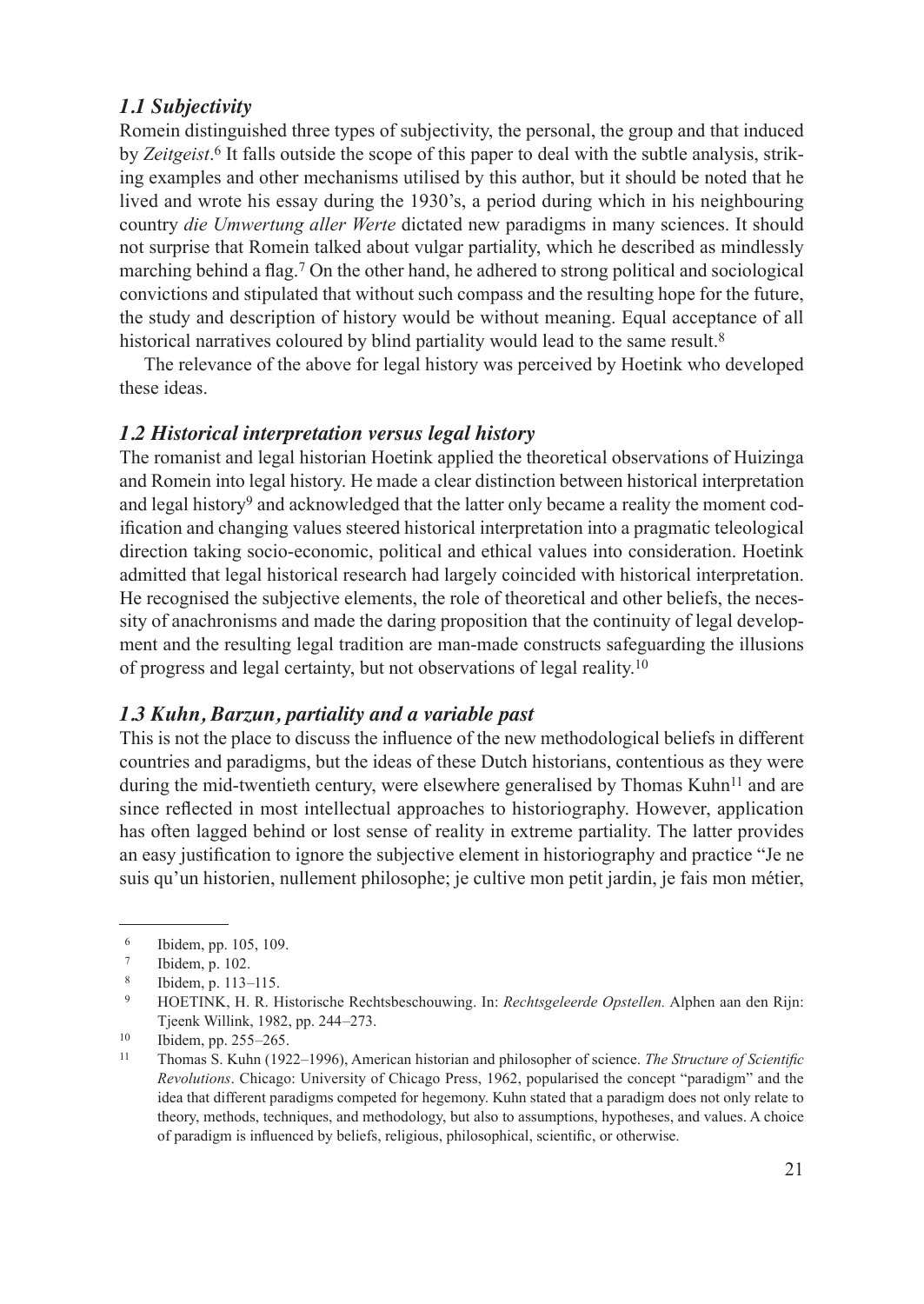honnêtement, je ne me mêle pas de ce qui me dépasse; ne sutor ultra crepidam ... altiora non quaeseris."<sup>12</sup>

The resulting relativism may be summarised in the maxim "the past is a variable; as we change, history changes". A similar conclusion has been reached by Barzun,  $13$  whose theory of aspect is based on the proposition that no event, object or person can ever be viewed in her totality. He used the pictorial trope of a mountain, the many aspects of which make it impossible to grasp the totality. Thus, each historian concentrates on one or maybe a few aspects, which he considers to be the essence.14 Barzun held that this explains the diversity in interpretation by historians in their depiction of different pasts.15 He acknowledged partiality as a given and did not enter into the perilous debate of subjectivity in historiography. This explains that what was revolutionary during the first half of the last century has become generally accepted "wisdom" today.16 However, the thin line between partiality, condemned by Romein but taken for granted by Barzun brings another important aspect of the debate into focus, *i.e.*, what constitutes responsible historical research.

It is trite that a certain subjectivity and the use of anachronisms in historiography are facts as unavoidable as it is impossible to exclude beliefs from the interpretation and understanding of the past. Moreover, these beliefs are based on the past, but also influenced by the present and the hopes and fears for the future.

#### *1.4 Communis opinio doctorum*

Nevertheless, there are still boundaries between historical fiction, political propaganda, religious fanaticism and responsible historical research, albeit that the latter is based on present day interests. Until the recent past the criterium was to be found in the *communis opinio doctorum*, or the *consensus* of the relevant scientific community.17 However, in the modern global village a *communis opinio doctorum* is becoming increasingly evasive; the fiction that this unanimous wisdom resides in anonymous peer evaluation has enabled the academic establishment guarding yesterday's orthodoxism to safeguard the same, but stifles critical thought and academic debate. A benefit of the fourth industrial revolution is the emergence of electronic publishing, which enables the distribution of new ideas, but can control neither quantity nor quality.

The above places the topic of the paper in a modern perspective. First, even in South Africa the application of Roman law has been marginalised, with the concomitant elimination of the teaching of this discipline from the law curriculum. An unintended consequence is that this has deleted the almost desperate desire to prove relevance of research in this field, in other words historical interpretation may be replaced by "pure" historical research. In consequence, the proposition that historical development is a construct *ex post* 

<sup>12</sup> MARROU, H. I. *De la connaisance historique*. Paris: Le Seuil, 1954, p. 11.<br>13 DARZUN J. From Drum to Docedares 500 Veaus of Weston, Cultural Life J.

<sup>13</sup> BARZUN, J. *From Dawn to Decadence 500 Years of Western Cultural Life 1500 to the Present*. New York City: Harper Perennial, 2000.

<sup>14</sup> Ibidem, pp. 46–47, 174, 246–7, 250, 253, 430–1, 435–437, 568–574, 652–656, 759–763, 768–9.<br>15 THOMAS P The standpoint determines the view: Jacques Barzun's theory of aspect In: DUP E

<sup>15</sup> THOMAS, P. The standpoint determines the view: Jacques Barzun's theory of aspect. In: DU PLESSIS, P. *New Frontiers: Law and society in the Roman world*. Edinburgh: Edinburgh University Press, 2014.

<sup>16</sup> *Cf*. JANSSEN PERIO, E. M. *Een nieuwe wereld*. Baarn: Ambo, 2000, where the critical "Kwetal" shows recent historiography.

<sup>17</sup> HOETINK, H. R. Het waarde-oordeel in de sociale wetenschappen. In: *Rechtsgeleerde Opstellen*. Alphen aan den Rijn: Tjeenk Willink, 1982, pp. 289–296.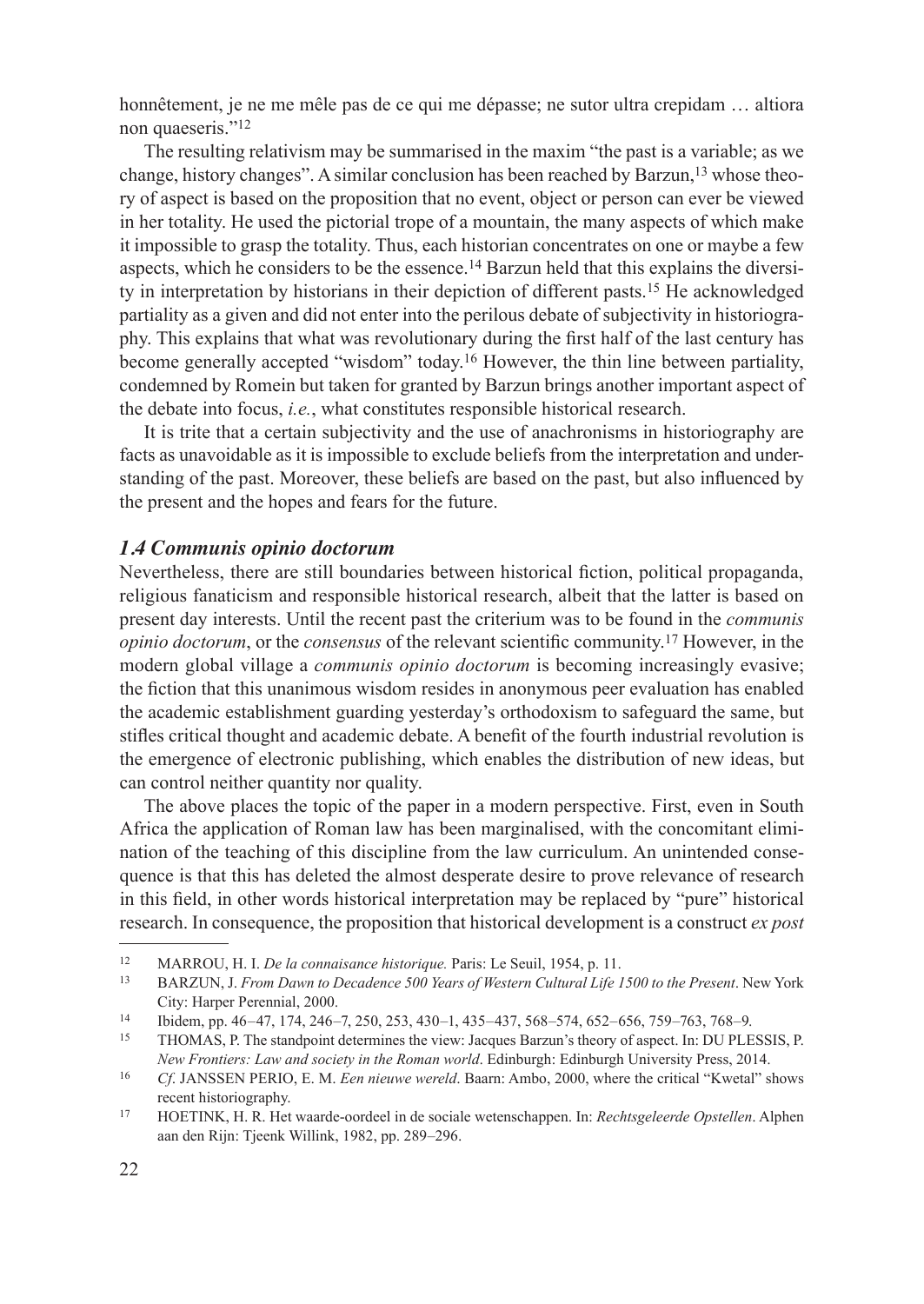*facto* and not the armoured train of human progress, slowly advancing throughout history, diligently fuelled by influencers from religion, philosophy, science and political ideologies,18 deserves consideration. The troika of *produktives Misverstehen*, legal tradition and anachronism may be useful tools in a new approach to certain dogmas of Roman law, for example the development and role of contractual good faith.

Legal development needs a beginning and the Historical School which studied Roman law with a view of application in "modern" society, found this in the dark ages of pre-classical Roman law, where sources were scarce. Thus, big gaps in the narrative remain unexplained. This paper addresses one of these and proposes a possible explanation, borrowing the latter from recent developments in the law of contract.

# **2. Relational Contract Theory**

During the second half of the previous century Anglo-American contract lawyers developed the concept of the relational contract to address the shortcomings of traditional classical contract law.19 Macaulay analysed the results of his empirical research into business practice<sup>20</sup> and concluded that in business, contracts are unnecessary for a variety of reasons: the parties know each other, they have dealt with each other before and desire to do so in future; they are careful of their reputation and personal relationships; contractual negotiations would show lack of trust, while it is an unwritten law that commitments are honoured; finally social pressure is more effective than legal sanctions.<sup>21</sup>

McNeil approached the problems between the law of contract and socio-economic reality from a doctrinal starting point and developed his own theory.<sup>22</sup> The commonalities and conclusions of both approaches are rather similar, namely long-term contracts $2<sup>3</sup>$  are flexible and rely on extra-legal sanctions, while solidarity and co-operation are essential elements. Hawthorne has argued persuasively that these characteristics can be and have been accommodated in traditional classical contract law by way of good faith, which

<sup>&</sup>lt;sup>18</sup> Both Christianity and communism/socialism are based on the perfectibility of mankind, which was taken over by humanism, the enlightenment and philosophers and scientist such as Marx, Hegel, and Darwin.

<sup>19</sup> For an explanation *cf*. HAWTHORNE, L. Relational contract theory, principles of European contract law – long-term contracts, and the impact of implicit dimensions. *THRHR (Journal of Contemporary Roman-Dutch Law)*, 2007, Vol. 70, pp. 371–390.

<sup>&</sup>lt;sup>20</sup> Steward Macaulay interviewed businessmen and legal advisers from 43 companies, examined 850 standard form contracts and studied case law concerning manufacturing corporations. He published his conclusions in 1963: Non-contractual relations in business: A preliminary study. *American Sociological Review*, 1963, Vol. 28, No. 1, pp. 55–67; also MACAULAY, S. The real and the paper deal: empirical pictures of relationships, complexity and the urge for transparent simple rules. In: CAMPBELL, D. – COLLINS, H. – WIGHTMAN, J. (eds.). *Implicit dimensions of contract: Discrete, Relational and Network Contracts*. Oxford: Hart Publishing, 2003, p. 81ff.

<sup>21</sup> For other empirical research *cf*. MACAULAY, *Implicit dimensions*, p. 80f, note 69.

<sup>22</sup> MACNEIL, I. The many futures of contract. *Southern California Law Review*, 1974, p. 691ff; MACNEIL, I. Restatement (second) of contracts and presentiation. *Virginia Law Review*, 1974, p. 589ff; MACNEIL, I. *The new social contract: an inquiry into modern contractual relations*. New Haven: Yale University Press, 1980; MACNEIL, I. Reflections on relational contract. *Zeitschrift fur die gesamte Staatswissenschaft / Journal of Institutional and Theoretical Economics*, 1985. Vol. 141, No. 4, p. 541; MACAULAY, *Implicit Dimensions*, p. 80ff.

<sup>23</sup> Cf. *Contrats à execution succesives* and *dauernde Schuldverhältnisse* in French and German doctrine. HAWTHORNE, Relational contract theory, p. 374.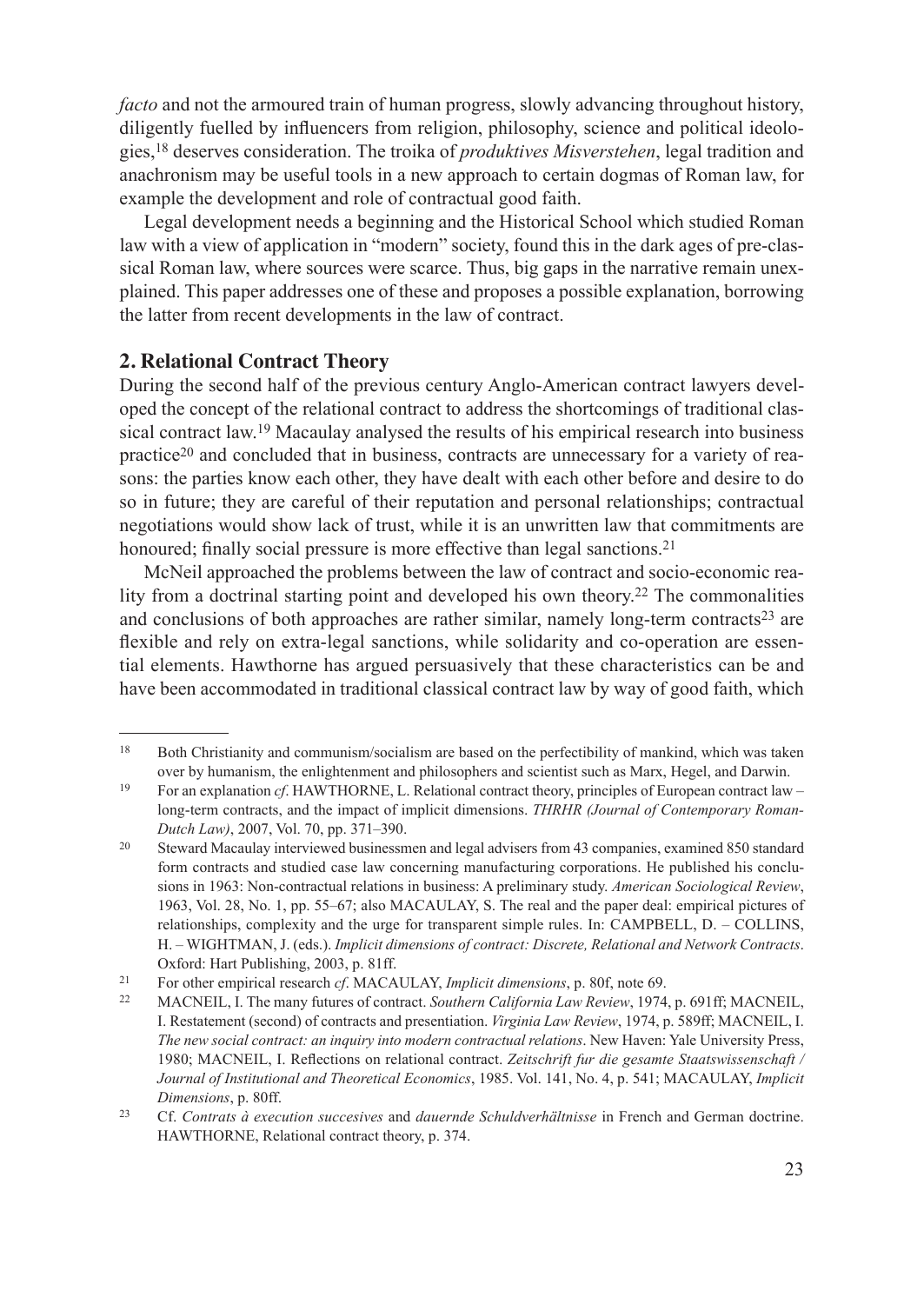places it in the modern contract law paradigm.24 This raises questions concerning the origin and development of *bona fides* and it is the purpose of this paper to enquire whether the traditional description of good faith in Roman law has been an historical interpretation rather than historical research.

## **3. Introduction of** *contractus bonae fidei*

It is common knowledge that a momentous development within Roman law was the introduction of the *bonae fidei* contracts. Introduction of the *exceptio doli* into the praetorium *album* during the late republic is usually viewed as a logical concomitant event.

In *Das römische Privatrecht*25 Kaser names the transformation of the formal, limited, strict law of contract into a system adapted to a developed international economy by way of the power of *fides,* the most formidable achievement of the Roman jurists. He is also of the opinion that *fides* was not restricted to the enforceability of certain agreements, but also determined their content.26 Whether *fides* obligations developed as a result of commercial transactions with *peregrini* or within Roman society is not clear, but that the first recognition of enforceability came from the *praetor* is stated unequivocally, as well as, that in early classical law *oportere ex fide bona* had become an obligation of the *ius civile*. 27

#### *3.1 Timeline from the Twelve Tables to the edict of the praetor peregrinus*

It is regrettable that the size of the early Roman population remains shrouded in mystery and is hardly debated.28

However, the novel interpretation of fifth century BC Roman society by the contributors to *Le Dodici Tavole,*29 placing the class struggle in another context and arguing that trade already played a role, did not question the small beginnings of the city state. The early demographic numbers Scheidel mentions for the third century BC range between 200 000 and 300 000, which probably concerns males over 17 years old. Keeping in mind the expansion of the Roman power between 450 and 300 BC guestimates are inadvisable.

Important milestones in the development of Roman law are the institution of the office of *praetor* in 367 BC and the division of *praetor urbanus* and *peregrinus* dating from 242 BC; the *formula* procedure dates from before the *Lex Aebutia,* which places it in the 2nd century BC.30

<sup>24</sup> Ibidem, p. 372f.

<sup>25</sup> KASER, M. *Das römische Privatrecht. I. Das altrömische, das vorklassische und klassische Recht*. München: C. H. Beck'sche Verlagsbuchhandlung, 1971. 26 Ibidem, p. 475, 485ff.

<sup>27</sup> Ibidem. For an explanation NAUMOWICZ, P. *Fidei bonae nomen et societas vitae. Contribution à l'étude des actions de bonne foi.* Dissertation. École doctorale histoire du droit, philosophie du droit et sociologie du droit, Paris, 2011, pp. 201–486. Available at: www.These.fr/153479493.

<sup>28</sup> SCHEIDEL, W. *Roman Population Size: The Logic of the Debate* (July 2007). Princeton / Stanford Working Papers in Classics Paper No. 070706. Available at: https://ssrn.com/abstract=1096415 or http://dx.doi .org/10.2139/ssrn.1096415.

<sup>29</sup> HUMBERT, M. (a cura di). *Le Dodici Tavole. Dai Decemviri agli Umanisti*. Pavia: IUSS Press, 2005. 30 KASER, M. *Das römische Zivilprozessrecht*. München: Beck, 1966, pp. 107–115.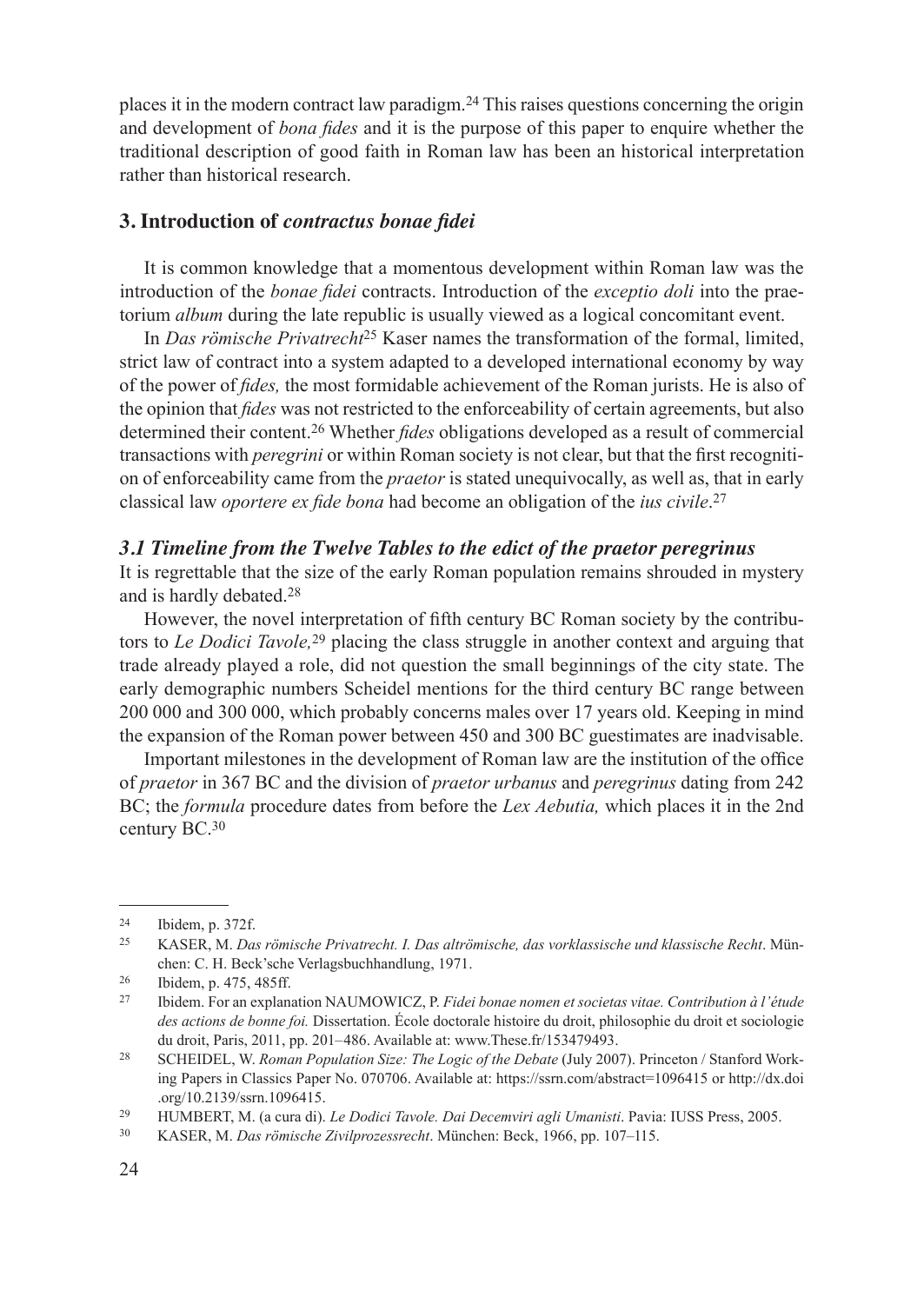# **4. Relational contract**

This means that in the pre-*formula* society small everyday transactions, be it in the emporium, on the farms, in the shops and workshops, and on the market would take place outside the limited number of strictly formal juridical acts. Next to the Twelve Tables a parallel commercial system of customs ruling barter, short term credit for small amounts, informal pooling of resources, lending and borrowing, asking favours based on neighbourly and family solidarity, in short, the prototypes of the *negotia bonae fidei* must have existed for transactions between citizens amongst themselves, foreigners amongst themselves in Rome and citizen and foreigner. This offers an alternative to the theory that the *negotia bonae fidei* originated from the *ius gentium* and were introduced into Roman law by the edict of the *praetor peregrinus.*<sup>31</sup>

The only indication that enforceability of such transactions was introduced by way of the *formula* procedure, leads to the question how "international" dealings and everyday transactions were enforced during the preceding centuries.

Kaser mentioned informal loans and other business transactions based on *fides*32 and analogy leads to the relational contract theory. The originators MacNeil and Macaulay<sup>33</sup> found mutual trust and solidarity the basis of contractual relationships<sup>34</sup> in closed groups of small numbers and enforceability by non-legal sanctions, such as loss of reputation and the threat of exclusion.35 To qualify Roman society during the first half of the republican period as a closed group should not meet with opposition. It is accepted that *fides* in the sense of trust and trustworthiness played an important role in Roman society and the idealistic Cicero held *fides* to be the basis of justice.36 To see the analogy with relational contract in Roman society before the conquest of Italy is hardly a novel hypothesis.<sup>37</sup> The expansion of Roman power, territory and population necessitated introduction of these transactions in the edict of the *praetor* as the inevitable result of the societal changes and the concomitant multiplication of commercial relations and resulting anonymity of parties. Another point to keep in mind is that Rome only started minting her own silver coins about 268/9 BC. Before this date the variety of foreign silver coins in circulation and counterfeiting required

<sup>31</sup> Much depends on the definitions of *ius civile* and *ius gentium*. However, both theories have supporters, and a definite answer is unlikely. Lately NAUMOWICZ, *op. cit.*, pp. 44–486.

<sup>32</sup> KASER, *Das römische Privatrecht*, p. 170f, 178, 200, 203f, 475. *Cf*. Cic. *De officiis*, III, 61.67; NAUMO-WICZ, *op. cit.*, 246ff.

<sup>33</sup> HAWTHORNE, L. Relational Contract Theory: Is the antagonism directed at discrete exchanges and presentiation justified? In: GLOVER, G. (ed.). *Essays in honour of AJ Kerr*. Durban: Lexis Nexis Butterworths, 2006, pp. 137–157.<br>
134 Ibidem, p. 153.

<sup>35</sup> HAWTHORNE, Relational Contract Theory, p. 143: "MacNeil has developed the following rules: … ; and finally, the sanction for bad behaviour is obviously refusal to contract in the future; Also at 45: Beale has stated that: [F]ormal use of contract remedies to settle disputes was unusual"; Also n. 52 Macaulay ...: Disputes are frequently settled without reference to the contract or to potential or actual legal sanctions."<br>Cic. De Officiis, I, 23: Fundamentum autem est iustitiae fides, id est dictorum conventorumque constantia

*et veritas.*

<sup>37</sup> *Cf*. CHIUSI, T. *Grave est fidem fallere*: Vertrauensschutz im römischen Recht. In: VAN DEN BERGH, R. et al. (eds.). *Meditationes de iure et historia.* Essays in honour of Laurens Winkel. *Fundamina* (ed. Specialis), 2014, Vol. 20, No. 1, pp. 150–162.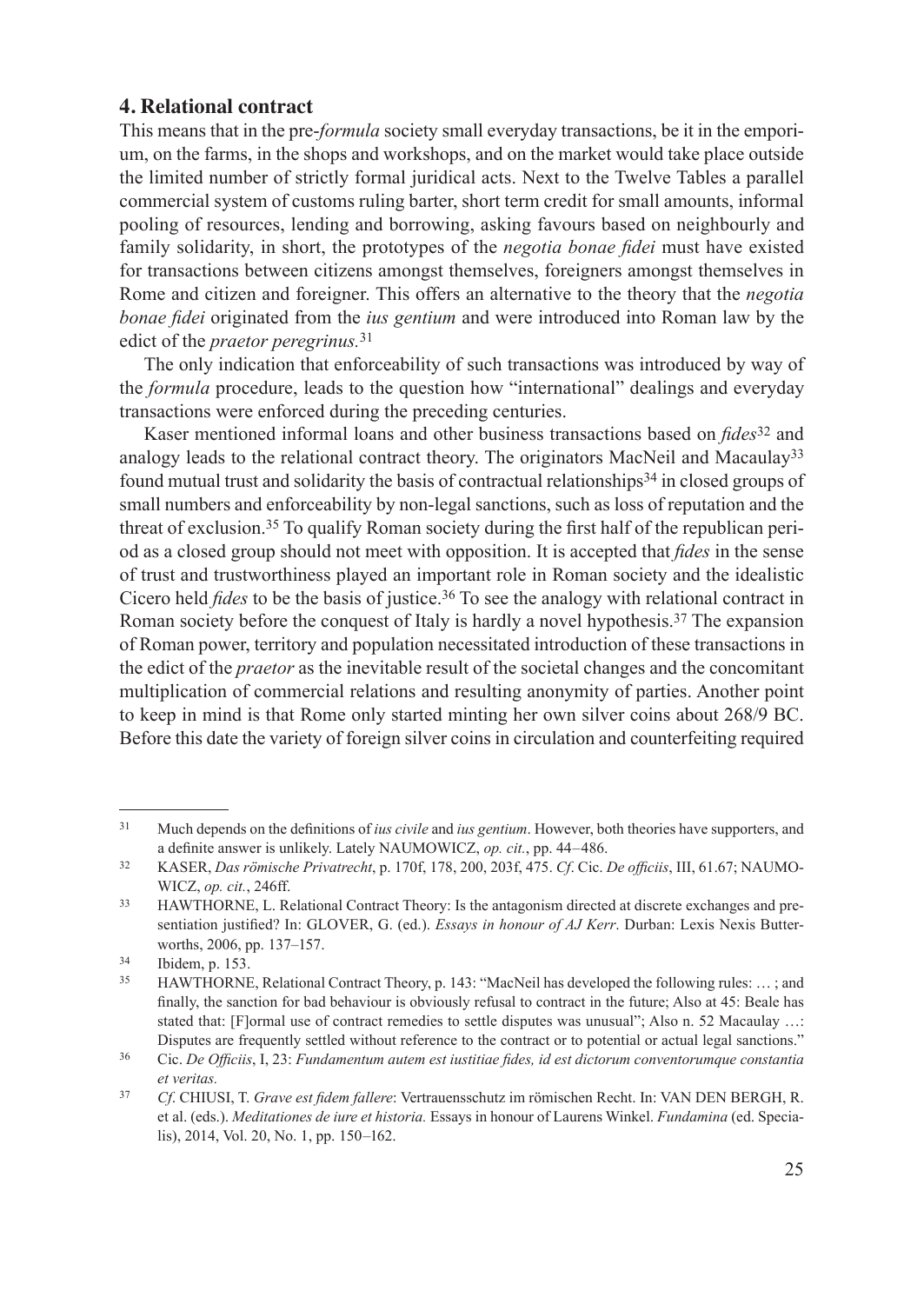the intervention of moneychangers who charged a fee.<sup>38</sup> Cicero still considered money an object and not a means of payment39 and the practice of storing money in closed, sealed sacks, theft, robbery and scarcity of coins all make it difficult to envisage economic life during the first half of the republic, let alone a state sanction on non-performance of everyday contracts consisting in payment of a monetary compensation.

The question this paper addresses is, if and how *fides,* from the basis for enforceability, developed into one of the ruling principles of contract law, as optimistically described by Cicero in his *De Officiis* and generally propositioned by romanists.

## **5. Contemporary interpretation of** *bona fides* **in Roman law**

The idealistic optimism, which Cicero expressed when he in *De officiis* implied that *bona fides* has such force, that dishonesty could be banned from Roman law,<sup>40</sup> is reflected in the positive narrative of modern Roman law.

Thus, Kaser held that good faith became the norm according to which the judge had to decide the case. He held that the jurists laid down concrete and established rules.<sup>41</sup> Zimmermann describes an extended liability of the *actio empti* driven by the *ex fide bona* in the *formula*. 42 Schermaier describes the advances of good faith in the substantive law as the brilliant development of Roman contract law and represents the *communis opinio* when he holds that "substantive rules were created which have become an integral part of our modern understanding of the law".43 More recently a novel hypothesis has been proposed by Naumowicz.44 Derived from procedural law this author finds the reason for the *actiones bonae fidei* in the *societas vitae* existing between the parties with the main effect an extension of the judiciary discretion.

To re-evaluate the contractual role of good faith in Roman law certain titles in the Digest are investigated for texts dealing with contractual good faith.<sup>45</sup>

<sup>38</sup> THOMAS, P. J. – BORAINE, A. Ownership of money and the action Pauliana. *THRHR*, 1994, Vol. 57, p. 680f.

<sup>39</sup> Cic. *Ad Atticum*, 12, 27.

<sup>40</sup> Cic. *De Officiis*, III, 70: *Q. quidem Scaevola, pontifex maximus, summam vim esse dicebat in omnibus iis arbitriis, in quibus adderetur EX FIDE BONA, fideique bonae nomen existimabat manare latissime, idque versari in tutelis, societatibus, fiduciis, mandatis, rebus emptis, venditis, conductis, locatis, quibus vitae societas contineretur; in iis magni esse iudicis statuere, praesertim cum in plerisque essent iudicia contraria, quid quemque cuique praestare oporteret*. Also III, 61: *Quod si Aquiliana definitio vera est, ex omni vita simulatio dissimulatioque tollenda est.*

<sup>41</sup> KASER, *Das römische Privatrecht*, p. 487f.

<sup>42</sup> ZIMMERMANN, R. *The law of obligations. Roman foundations of the civilian tradition*. Cape Town: Juta, 1990, p. 296ff, 320ff.

<sup>43</sup> SCHERMAIER, M. J. *Bona fides* in Roman contract law. In: ZIMMERMANN, R. – WHITTAKER, S. (eds.). *Good faith in European contract law*. Cambridge: Cambridge University Press, 2000, pp. 83–88. However, he declares that the predominant use of good faith was to sanction fraudulent behaviour and *ex officio* consideration of *pacta* by the judge.

<sup>44</sup> NAUMOWICZ, *op. cit.*, *passim*. 45 Throughout the Digest good faith appears in many different guises. The common denominator, however, is that all texts deal with persons who were under a (false) belief as the result of (misplaced) trust. Thus, the person serving in good faith as a slave, persons acquiring or transferring possession believing that they were acquiring or transferring ownership and those who spend money or collected produce believing they were entitled to do so cross paths with contracting parties acting in good faith. This paper deals exclusively with the latter, although a clear distinction of often difficult to maintain.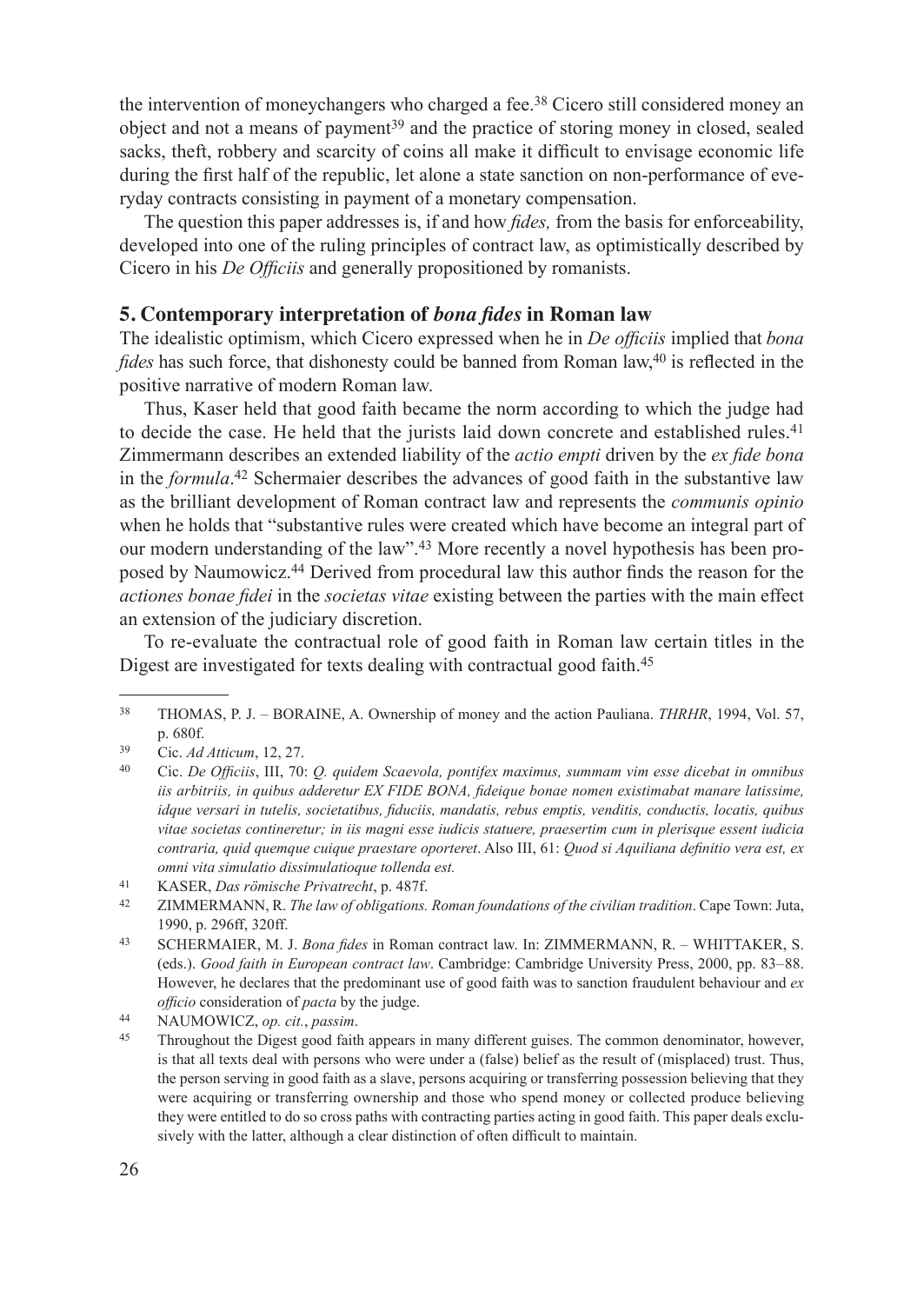# **6. Selected** *Digesta* **texts dealing with contractual good faith**

The first list of *arbitria, in quibus adderetur ex fide bona* is by Cicero, who mentions guardianship, partnership, *fiducia*, mandate, purchase and sale, and letting and hiring.46 Gaius added *negotiorum gestio*, deposit, and *res uxoria* as *bonae fidei iudicia*. 47 Finally, Justininan's Institutes teach that the *actiones bonae fidei* were those from purchase and sale, letting and hiring, *negotiorum gestio*, mandate, deposit, partnership, guardianship, loan for use, pledge, exchange, for the division of an inheritance, for the division of co-ownership, to obtain an estate and the *actiones praescriptis verbis* and *de aestimato*. 48

However, the investigation in this paper is limited to the titles dealing with deposit, <sup>49</sup> mandate,<sup>50</sup> partnership,<sup>51</sup> purchase and sale,<sup>52</sup> and letting and hiring,<sup>53</sup> which form a cluster, are pure contractual and have stood the test of time.

It is obvious that the above transactions must have been common practice for centuries before inclusion in the praetorian edict(s). Neighbourly and commercial practices developed into customs, and whether this took place within the closed, static Roman society or within international commerce<sup>54</sup> will remain unclear and is irrelevant for the purpose of this paper. The importance is found in the fact that the "rights and duties" of the parties were traditionally enforced extra-judically, either by peer pressure or the threat of social exclusion and should this prove fruitless arbitration by old wise men/merchants offers itself as an alternative. A similar scenario evolved from the research by Macaulay into the business world of the United States of America.55

As mentioned above it has been a common belief that relationships based on trust flourish in small, closed and static societies, but become difficult to achieve in a big, open and dynamic environment. Thus, the narrative has been that as Roman society and economy expanded and transformed judicial enforcement was necessitated.56 This would explain the praetorian introduction of the *contractus ex fide* in the edicts. It remains an open question when this event took place, but it is certain that it was by necessity linked to the procedure *per formulam*. 57

<sup>46</sup> Cic. *De Officiis*, III, 70: *quidem Scaevola, pontifex maximus, summam vim esse dicebat in omnibus iis arbitriis, in quibus adderetur ex fide bona, fideique bonae nomen existimabat manare latissime, idque versari in tutelis, societatibus, fiduciis, mandatis, rebus emptis, venditis, conductis, locatis.*

<sup>47</sup> Gai 4, 60: *Sunt autem bonae fidei iudicia haec: ex empto uendito, locato conducto, negotiorum gestorum, mandati, depositi, fiduciae, pro socio, tutelae, rei uxoriae.*

<sup>48</sup> Iust. *Inst.* 4, 6, 28. *Actionum autem quaedam bonae fidei sunt, quaedam stricti iuris, bonae fidei sunt hae: ex empto, vendito, locato, conducto, negotiorum gestorum, mandati, depositi, pro socio, tutelae, commodati, pigneraticia, familiae erciscundae, communi dividundo, praescriptis verbis quae de aestimato proponitur, et ea quae ex permutatione competit, et hereditatis petitio.*

<sup>49</sup> D. 16, 3 *Depositi vel contra*.

<sup>50</sup> D. 17, 1 *Mandati vel contra*.

<sup>51</sup> D. 17, 2 *Pro socio*.

<sup>52</sup> Book 18 and D. 19, 1 *De actionibus empti et venditi*.

<sup>53</sup> D. 19, 2 *Locati conducti*.

<sup>54</sup> CHIUSI, *op. cit.*, p. 150ff; *contra* NAUMOWICZ, *op. cit.*, 30ff.

<sup>55</sup> *Supra* nn. 20 and 21.

<sup>56</sup> KASER, *Das römische Privatrecht*, p. 474ff, 485ff; SCHERMAIER, *op. cit.*, pp. 62–92.

<sup>57</sup> KASER, *Das römische Zivilprozessrecht*, pp. 107–115.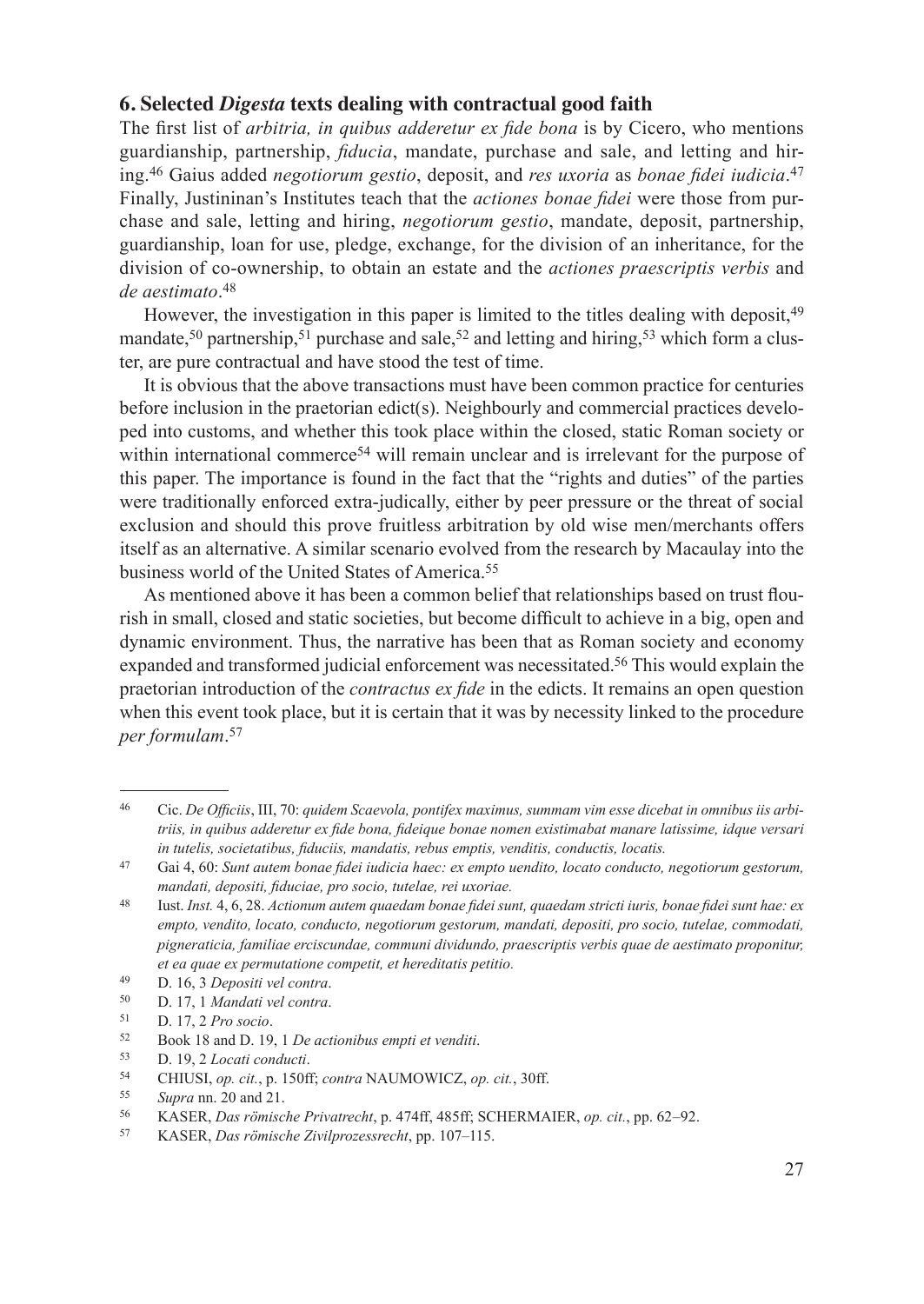Analysis of the references to (*bona) fides* in the above-mentioned titles shows that most interpretations derive from the Janus of trust (both passive and active), faith and trustworthiness.58 *Fidem praestare*, *fidem implere*, *fidem fallere*, *fidem habere*, *fides solvere e.a*. bear testimony to this understanding of *fides*.

Kaser indicated this meant that enforceability derived from good faith, or trust.<sup>59</sup> Schermaier has succinctly set out the various opinions and common ground and uncertainties on the topic.60 More recently Naumowicz has added another interpretation leading into a new direction.61 A new development in the Swiss law of contract, where *Vertrauungsschutz* has been introduced as a source of obligations, should also be mentioned.<sup>62</sup>

Since its inclusion in the edict the *bona fides* was not limited to be the binding force of trust. The *formula* gave the judge the choice between enforcement or non-enforcement based on the relation of trust between parties as well as the determination of the amount of the sentence should he decide to condemnation of the defendant. In consequence, his instruction included a review of the circumstances leading up to the contract, in other words the pre-contractual relationship.

The texts show adequate evidence that Cicero's observation that precontractual *dolus* had been banned from Roman law was correct.<sup>63</sup> Moreover, that the judge's investigation

<sup>58</sup> *Cf*. D. 16, 3, 1pr. (Ulp. 30 *ad ed.*): *(f)idei eius commissum*; D. 16, 3, 1, 4 (Ulp. 30 *ad ed.*): *(c)um quis fidem eligit*; D. 16, 3, 1, 23 (Ulp. 30 *ad ed.*): *Hanc actionem bonae fidei esse dubitari non oportet*; D. 16, 3, 5pr. (Ulp. 30 ad ed.): *(n)on enim de fide rupta agitur*, (the *actio depositi contraria*); D. 16, 3, 11 (Ulp. 41 *ad sab*): *(r)ectissime ex bona fide: nec enim convenit bonae fidei abnegare id quod quis accepit*; D. 16, 3, 24 (Pap. 9 *quaest.*): *(q)uid est enim aliud commendare quam deponere*; D. 16, 3, 31, 1 (Tryph. 9 *disp.*): *(h)aec est bona fides, ut commissam rem recipiat is qui dedit*; D. 17, 1, 7 (Pap. 3 *resp.*): *(f)idem adhiberi placitis oporteat*; D. 17, 1, 10pr. (Ulp. 31 *ad ed.*): *(b)onam fidem praestare eum oportet qui procurat*; D. 17, 1, 12, 11 (Ulp. 31 *ad ed.*): *(q)uasi adversus bonam fidem mandatum sit*; D. 17, 1, 22, 4 (Paul. 32 *ad ed.*): *(e)x bona fide praestare et pretium*; D. 17, 1, 22, 5 (Paul. 32 *ad ed.*): *(s)i non praestet fidem*; D. 17, 1, 29, 6 (Ulp. 7 *disp.*): *(t)amen fidem implevit*; D, 17, 1, 33 (Iul. 4 *ex minic.*): *(f)idem eius spectasse videtur*; D. 17, 1, 53 (Pap. 9 *quaest.*): *(q)ui fide alterius*; D. 17, 1, 60, 4 (Scaev. 1 *resp.*): *(r)es ex fide agenda esset*; D. 17, 1, 62, 1 (Scaev. 6 *dig.*): *(u)t fidem dicas pro Publio Maevio apud Sempronium*; D. 17, 2, 35 (Ulp. 30 *ad sab.*): *(u)t bonam fidem praestet*; D. 18, 1, 19 (Pomp. 31 *ad quint. muc.*): *(f)idem habuerimus*; D. 18, 1, 40pr. (Paul. 4 *epit. alfeni dig.*): *(f)ides soluta esset*; D. 18, 3, 5 (Nerat. 5 *membr.*): *(f)idem fefelisset*; D. 19, 1, 49pr. (Hermog. 2 *iur. epit.*): *(i)n fidem suam recipiat*; D. 19, 2, 19, 9 (Ulp. 32 *ad ed.*): *(f)idem contractus impleri*; D. 19, 2, 21 (Iav. 11 *epist.*): *(b)ona fides exigit, ut quod convenit fiat*; D. 19, 5, 9 (Pap. 11 *resp.*):

*<sup>(</sup>s)i fidem contractus non impleat*. 59 KASER, *Das römische Privatrecht*, p. 170f, 178, 200, 203f, 475.

SCHERMAIER, pp. 70–83.

<sup>61</sup> NAUMOWICZ, *op. cit.*, *passim*. For a review of opinions of leading romanists on this topic see this author pp. 28–33 and footnotes.

<sup>62</sup> PICHONNAZ, P. *Les fondements romains du droit privé*. Zurich-Bâle: Schulthess, 2020, p. 416: "La doctrine modern a toutefois tendance à redessiner cette tripartition, en faisant appel à de nouvelles forms. La responsabilité fondée sur la confiance, que le tribunal federal traite comme des obligations fondées … sur la bonne foi ou une autre source." Fn. 1439 refers to CHAPPUIS, CH. – WINIGER, B. (eds.). *La responsabilité fondée sur la confiance*. Zürich: Schulthess, 2001; See also SMITS, J. M. Contractuele gebondenheid thans. *Nederlands Tijdschrift voor burgerlijk recht*, 1998, Vol. 15, pp. 341–345.

<sup>63</sup> D. 16, 3, 32 (Cels. 11 *dig.*): *nisi tamen ad suum modum curam in deposito praestat, fraude non caret: nec enim salva fide minorem is quam suis rebus diligentiam praestabit*; D. 17, 2, 3, 3 (Paul. 32 *ad ed.*): *quia fides bona contraria est fraudi aut dolo*; D. 18, 1, 68pr. (Procul. 6 *epist.*): *bonam fidem … id est … ut a te dolus malus absit*; D. 18, 1, 57, 3 (Paul. 5 *ad plaut*.): *et iudicio, quod ex bona fide descendit, dolo ex utraque parte veniente stare non concedente*; D. 19, 1, 6, 9 (Pomp. 9 *ad sab.*): *dolum malum eius, quem semper abesse oportet in iudicio empti quod bonae fidei sit*; D. 19, 1, 37 (Paul. 14 *ad plaut.*): *sicut aequum*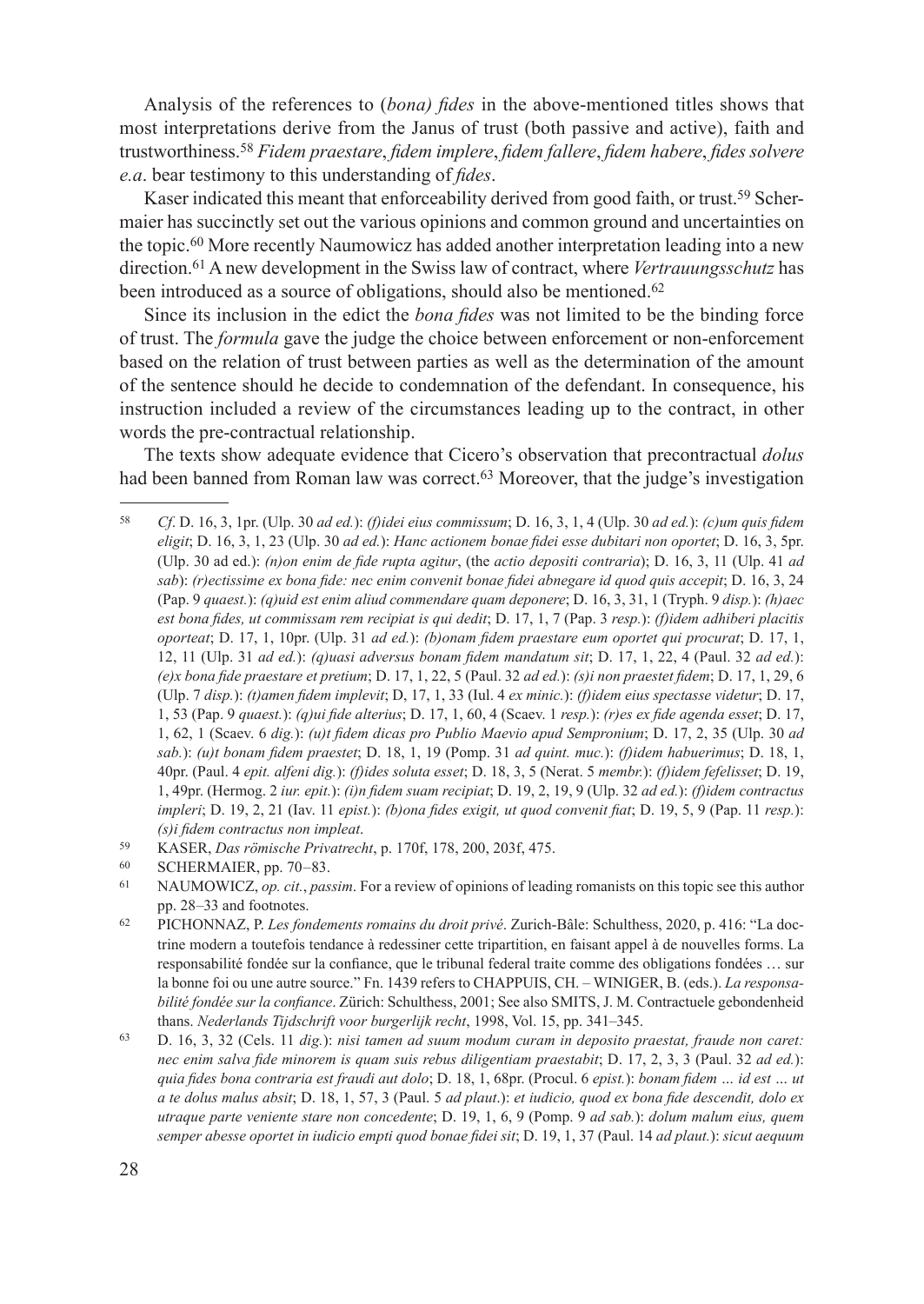into the precontractual relationship between parties could and should also consider *pacta*. 64 Furthermore, the words *ex fide bona* in the *condemnatio* of the *formula* gave the judge the discretion to determine the amount of the *condemnatio pecuniaria*. This had various implications. In D. 16, 3, 24 it is opined that the judge has the same power as a *stipulatio* in respect of interest,  $65$  which developed into the default rule that in actions based on good faith interest is owed.<sup>66</sup> Of importance is the statement that this is due not in terms of the obligation, but on account of the office of the judge.<sup>67</sup> Based on the same reasoning analogous application brought produce<sup>68</sup> and expenses<sup>69</sup> into the deliberations of the judge.<sup>70</sup> The same applies to *compensatio*71 and acquittal when performance *inter moras litis*<sup>72</sup> had taken place.

However, the question remains whether *bona fides* added a determined principle and defined rules to the Roman law of contracts and/or implicit dimensions, that is understandings and expectations, to *bonae fidei iudicia* in Roman law.

#### **7. Texts deemed to provide guidelines**

The following texts may be relevant in this context and provide guidelines.

D. 19, 1, 1, 1 (Ulp. 28 *ad sab.*): *(o)mnia enim quae contra bonam fidem fiunt veniunt in empti actionem*. 73

This clause shows great promise as it could be interpreted that all instances of application of this action discussed in this title would show the whole breadth of behaviour contrary to good faith relative to a sale. This would make it possible to concretise this principle and derive rules.

However, the context of *lex* of this title should be considered. Paragraph 1 discusses instances of sale in which a servitude had been concealed and different permutations are considered. However, in all situations the seller knew about the servitude and Ulpianus concludes: *…et generaliter dixerim si improbato more versatus sit in celanda servitude,* 

*est bonae fidei emptori alterius doli non noceres, ita non est aequum eidem personae venditoris sui dolum prodesse*; D. 19, 2, 35pr. (Afr. 8 *quaest.*): *de eo, qui ….et bona fide negotium contraxerit, non de eo, qui alienum praedium per fraudem locaverit.* NAUMOWICZ, *op. cit.*, p. 664ff.

<sup>64</sup> D. 18, 5, 3pr. (Paul. 33 *ad ed.*): *quia bonae fidei iudicio exceptions pacti insunt*; D. 18, 5, 7, 1 (Paul. 5 *quaest.*): *vix bonae fidei convenire ex pacto stare*.

<sup>65</sup> D. 16, 3, 24 (Pap. 9 *quaest.*): *Et est quidem constitutum in bonae fidei iudiciis, quod ad usuras attinet ut tantummodo possit officium arbitri quantum stipulatio.*

<sup>66</sup> D. 16, 3, 28 (Scaev. 1 *resp.*): *Deberi ex bonae fidei iudiciis usuras, sive percepit sive pecunia in re sua usus est*.

<sup>67</sup> D. 19, 1, 49, 1 (Hermog. 2 *iur. epit.*): *usurae peti non possunt, cum hae non sint in obligatione, sed officio iudicis praestantur*; D. 19, 2, 54pr. (Paul. 5 *resp.*): *usurae enim in bonae fidei iudiciis etsi non tam ex obligatione profiscuntur quam ex officiis iudicis applicentur.*

<sup>68</sup> D. 18, 4, 21 (Paul. 16 *quaest.*): *fundi venditor fructus praestet bonae fidei ratione.*

<sup>69</sup> D. 17, 1, 56, 4 (Pap. 3 *resp.*): *Sumptus, bona fide necessario factos, …, iudicio mandati restitui necesse est*; D. 17, 1, 12, 9 (Ulp. 31 *ad ed.*).

<sup>70</sup> The same applies to *compensatio* and absolution when payment *inter moras litis* has taken place.

<sup>71</sup> PICHONNAZ, P. *La compensation*. Fribourg: Editions Universitaires Fribourg Suisse, 2001.

<sup>72</sup> *Satisfactio post acceptum iudicium*. NAUMOWICZ, *op. cit.*, p. 39, 131, 180, 512, 586, 604ff, 656, 743ff, 761, 857ff.

<sup>73</sup> Everything done contrary to good faith falls under the *actio empti*.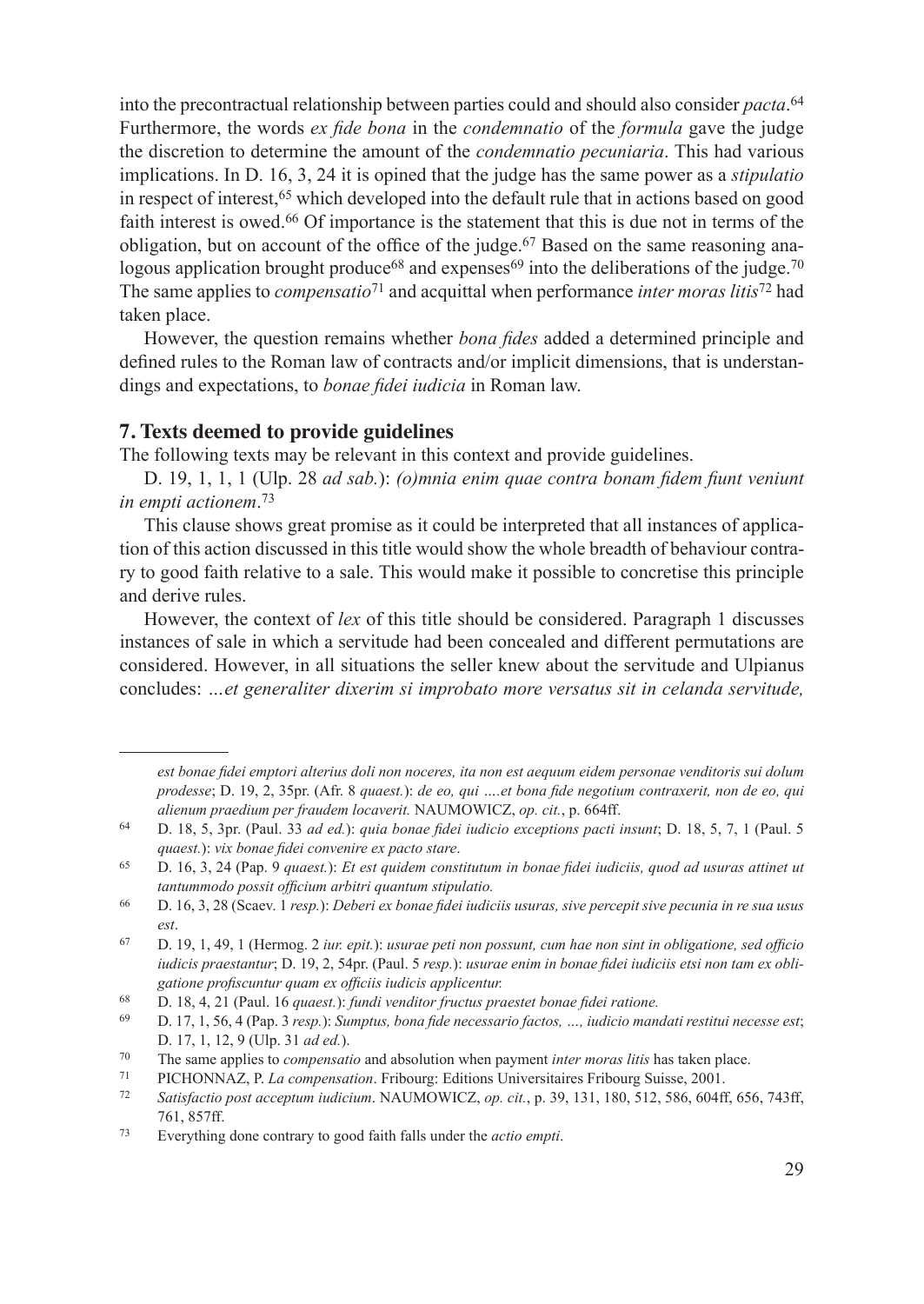*debere enim teneri*.<sup>74</sup> Noteworthy is that failure to warn was mentioned on equal terms with denial when asked.<sup>75</sup>

D. 17, 1, 29, 4 (Ulp. 7 *disp.*): *(d)e bona fide enim agitur, cui non congruit de apicibus iuris disputare.*<sup>76</sup>

This remark makes the legal profession superfluous and may be considered a precursor of the courses in street law and plain legal language. Naumowicz argues that in this context Ulpian places important limits on the duties of the mandatarius/surety. However, both Naumowicz and the hypothetical argument ascribed by him to Ulpian abound in legal subtleties (*apices iuris*).77

D. 17, 1, 54pr. (Pap. 27 *quaest.*): *(placuit enim prudentioribus affectus rationem in bonae fidei iudiciis habendam).*<sup>78</sup>

Naumowicz mentions this text as an example of analogous reasoning justifying a solution with reference to a similar solution reached in another *iudicium bonae fidei*. 79 However, the same as Papinian, the author omits to refer to the precedent. Moreover, this assertion is contrary to the present *communis opinio* as represented by Kaser who stated that affections were as a rule not taken into consideration.<sup>80</sup>

D. 19, 1, 48 (Scaev. 2 *resp.*): *(d)ebere venditorem et instrumentum fundi et fines ostendere: hoc etenim contractui bonae fidei consonant.*<sup>81</sup>

It may be argued that this obligation is already defined in D. 18, 6, 8pr. (Paul. 33 *ad ed.*): *(e)t si id quod venierit appareat quid quale quantum sit.*<sup>82</sup>

D. 19, 2, 29pr. (Alf. 7 *dig.*): *(n)am bona fides exigit, ut arbitrium tale praesterur, quale viro bono convenit.*<sup>83</sup>

This text dealing with *locatio conductio operis* lays down the rule that discretion exercised within the contract should be measured against the norm of a good man.84

D. 17, 1, 10, 3 (Ulp. 31 *ad ed.*): *(q)uia bonae fidei hoc congruit, ne de alieno lucrum sentiat.*<sup>85</sup>

The context of this text relates to a procurator who lent money entrusted to him out at interest without a mandate to do so. The decision that he should pay the profit accrued to the mandator, is consistent with the relationship of trust between the parties. However, to isolate

<sup>74</sup> As a general rule I would say that he should be held liable if he tried to hide the servitude in a deceitful manner.

<sup>75</sup> D. 19, 1, 1, 1 (Ulp. 28 *ad sab*.): *sed scire venditorem et celare sic accipimus, non solum si non admonuit, sed et si negavit servitutem istam deberi, cum esset ab eo quaesitum.*

<sup>76</sup> For it deals with good faith and it is contrary to good faith to dispute about legal subtleties.

<sup>77</sup> NAUMOWICZ, *op. cit.*, pp. 541–544.

<sup>78</sup> For the jurists have agreed that account is to be taken of affection in actions of good faith.

<sup>79</sup> NAUMOWICZ, *op. cit.*, p. 137f. 80 Ibidem, p. 491.

<sup>&</sup>lt;sup>81</sup> (If from the document the rights of the deceased in the farm and the boundaries not become clear) the seller must show both the documents relating to the farm and the boundaries as is fitting in a contract based on good faith.

<sup>82</sup> And if the thing sold is clear, what it is, of what kind and quantity.

Good faith demands that the judgment is such as fits a good man.

<sup>84</sup> *Cf*. COLLINS, H. Discretionary powers in contracts. In: CAMPBELL, D. – COLLINS, H. – WIGHTMAN, J. (eds.). *Implicit dimensions of contract: Discrete, Relational and Network Contracts.* Oxford: Hart Publishing, 2003, pp. 219–254.

<sup>85</sup> Because it agrees with good faith that one should not make a profit at the expense of another.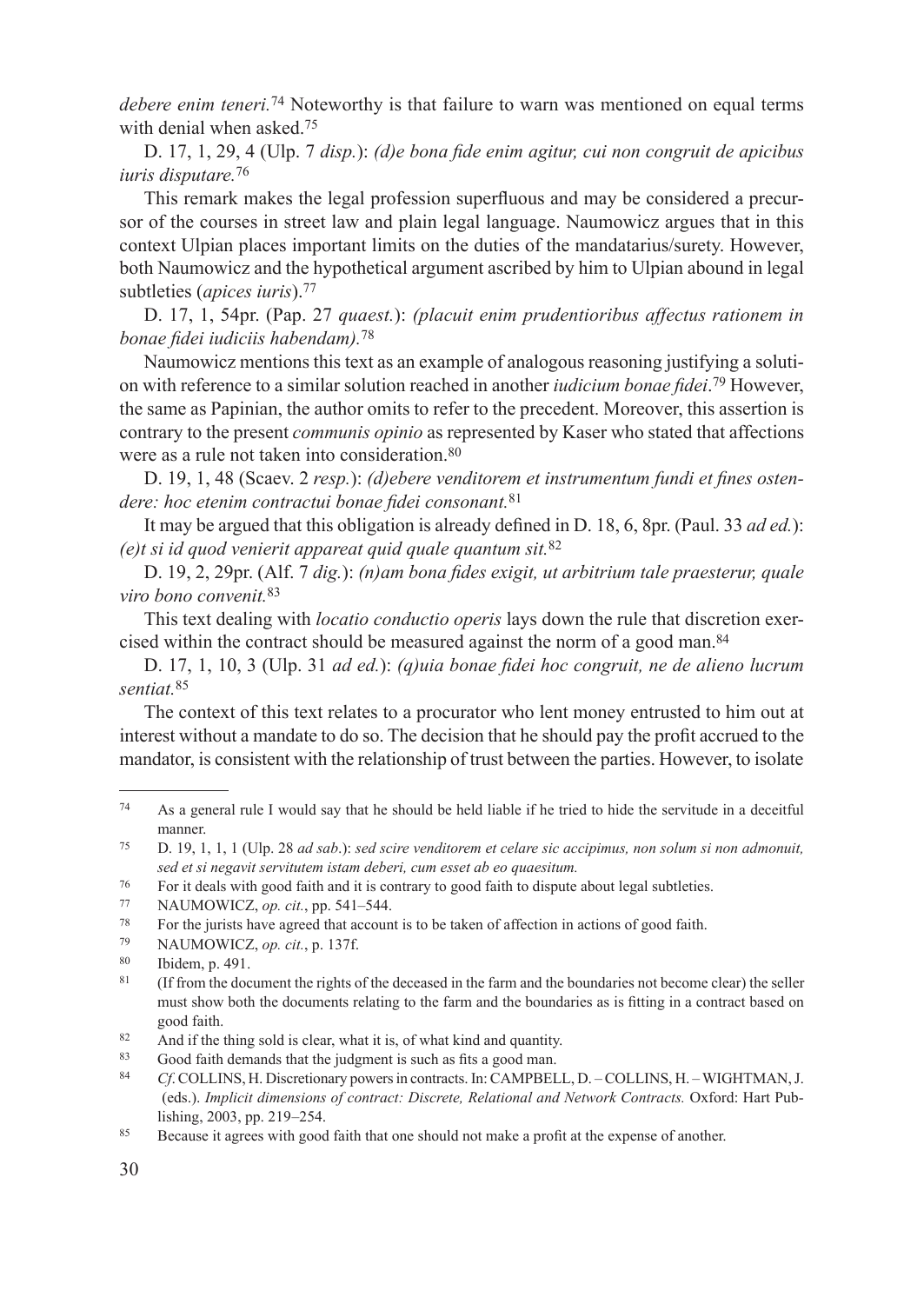the above fragment and view this as a rule laid down by Roman jurisprudence is pushing the boundaries of interpretation.

D. 16, 3, 31 (Tryph. 9 disp.): *Bona fides quae in contractibus exigitur aequitatem summam desiderat: sed eam utrum aestimamus ad merum ius gentium an vero cum praeceptis civilibus et praetoriis? … 1. Incurrit hic et alia inspectio. Bonam fidem inter eos tantum, quos contractum est, nullo extrinsecus adsumpto aestimare debemus an respectu etiam aliarum personarum, ad quas id quod geritur pertinent? … et si rem meam fur, quam me ignorante subripuit, apud me etiamnunc delictum eius ignorantem deposuerit, recte dicitur non contrahi depositum, quia non est ex fide bona rem suam dominum praedoni restituere compelli.*<sup>86</sup>

This text deserves context as well. Hallebeek $87$  in his remarks on the monograph by Kathrin Fildhaut on the *Disputationes* of Tryphoninus<sup>88</sup> concludes that this work was not composed to serve legal practice, neither judicial nor advisory. He considered it a legal- -didactical manual, which raises the question of its inclusion in the Digest, as the practical relevance of this text is hard to grasp and the dogmatic points raised purely hypothetical.

The last relevant text in these titles has received most attention.<sup>89</sup>

D. 19, 1, 11, 1 (Ulp. 32 ad ed.): *(n)ihil magis bonae fidei congruit quam id praestari, quod inter contrahentes actum est. Quod si nihil convenit, tunc enim praestabuntur, quae naturaliter insunt huius iudicii potestate.*<sup>90</sup>

The text announces to list the *naturalia*<sup>91</sup> of purchase and sale and states that these can be enforced with the *actio empti* unless the parties have agreed otherwise. Whether the *naturalia* derive from *bona fides* or from commercial practice remains an open question.

The text discusses interpretational differences relative to delivery, eviction, *vacua possessio*, the duty to provide *cautiones* concerning animals<sup>92</sup> and *cautiones* against eviction and for delivery of *vacua possessio* (of slaves),93 warranties that slaves are not

<sup>86</sup> The good faith that is required in contracts calls for level dealing in the highest degree; but do we assess level dealing by reference to the law of nations only, or, in truth, in connection with the precepts of the civil and praetorian law? … A further observation is to be made here. As to good faith are we simply to assess it as between those who are party to the contract with no consideration of an outside individual or are we to assess it having regard also to other persons whom the matter concerns? … and if a thief takes an object from me without my knowing and then deposits it with me, still in ignorance of his wrong, it will rightly be contended that there is no contract of deposit since it is not in accord with good faith that the owner is compelled to restore his own property to a robber. 87 HALLEBEEK, J. Some remarks concerning the disputationum libri XXI of Tryphoninum. *Tijdschrift voor* 

*Rechtsgeschiedenis*, 2006, Vol. 74, No. 1–2, pp. 149–157.

<sup>88</sup> FILDHAUT, K. *Die libri disputationum des Claudius Tryphoninus: Eine spätklassische Juristenschrift.* Berlin: Duncker & Humblot, 2004. Neither this work nor publications by Orestano, Nörr, Guarino, Liebs and Six, mentioned by Hallebeek were available and the remarks by the latter on the *Disputationes* are the only source.

<sup>89</sup> ZIMMERMANN, *op. cit.*, p. 320ff; SCHERMAIER, *op. cit.*, p. 85f.

<sup>90</sup> Nothing is more in agreement with good faith than to perform wat the contracting parties have agreed upon. If they have not agreed anything on a specific point, they must perform what falls naturally within the scope of this action.

<sup>91</sup> The default clauses, which become operative if the parties have not made alternative arrangements. HUTCHINSON, D. – PRETORIUS, CH. et al. *The law of contract in South Africa*. Cape Town: Oxford University Press Southern Africa, 2017, p. 247f.

<sup>92</sup> D. 19, 1, 11, 4 (Ulp. 32 *ad ed.*): *Animalium quoque venditor cavere debet ea sana praestar*e.

<sup>93</sup> Paras 8, 9 and 18 of D. 19, 1, 11.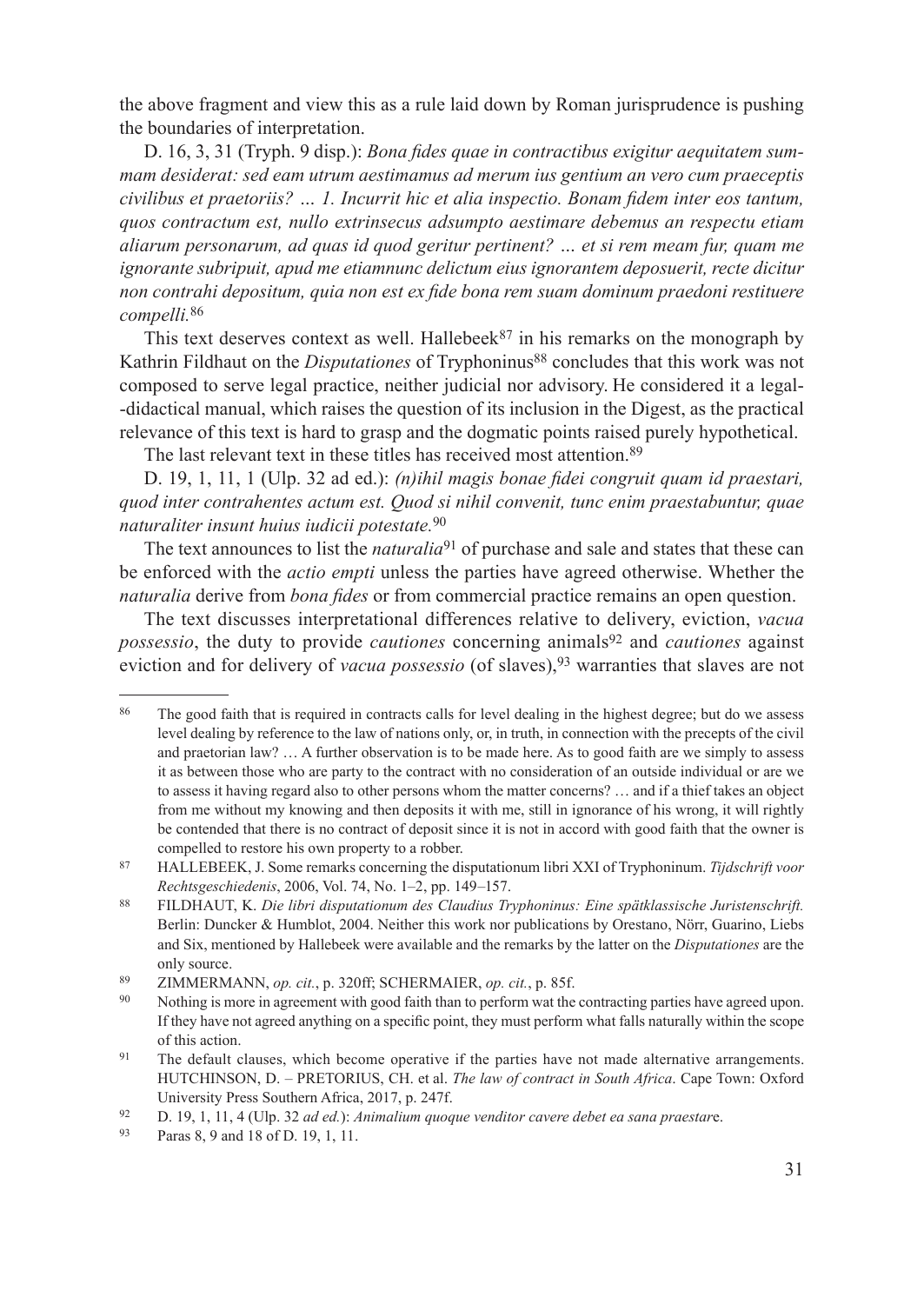runaways or come with noxal liabilities,  $94$  rescission of the contract,  $95$  the return of the arrha,<sup>96</sup> liability for a slave running away and being without noxal liability,<sup>97</sup> the amount to be claimed98 and a variety of descriptions of fraud.99 *Bona fides* is mentioned twice, in para 1 and in para 18: *(n)eque enim bonae fidei contractus hac patitur conventione ut emptor rem amitteret et pretium venditor retineret.*<sup>100</sup>

Nevertheless, this text plays a paramount role in the interpretation extending good faith into the seller's liability for eviction and latent defects. This is not the place to analyse the literature within twentieth century Roman law, which Zimmermann and Schermaier fully supply.

### **8. Observations**

The belief that *fides* in a second manifestation as *bona fides* developed into a concrete norm with definite rules for contractual behaviour is among others built upon the development of the *actio empti*. D. 19, 1, 11, 5 (Ulp. 32 *ad ed.*) plays an important role in the latest opinions on the extended range of the *actio empti*. 101 In this text the ignorant buyer of a woman who thought he had bought a virgin is mentioned under error.<sup>102</sup> In D. 19, 1, 11, 5 the same facts are mentioned as well as the fact that the seller knowingly let the buyer persist in this mistake. This situation is analogous to that of the seller in D. 19, 1, 1, 1 (Ulp. 28 *ad sab.*) who failed to warn the buyer of ground subject to a servitude. In the latter text Ulpian considered such behaviour deceitful and the *actio empti* in consequence applicable. However, the conclusion that D. 19, 1, 11, 3 (Ulp. 32 *ad ed.*) provides confirmation that the *actio empti* had developed into a general *actio redhibitoria*103 is an audacious step. In paragraph 3 no qualifications are presented,<sup>104</sup> while in paragraph 5 it was explicitly stated that in the case of the deceitful seller the erring buyer could not rely on the *actio redhibitoria* but could make use of the *actio empti* to demand cancellation. Another possible interpretation of the latter paragraph could be that the discretion allowed to the judge in terms of the *actio empti* included cancellation,<sup>105</sup> which could either be based on fraud or on error. Zimmermann describes the aedilitian actions as imposing an "objective" liability on the vendor.106 He also mentioned how the texts on latent defects caused difficulties until the pandectists solved the conundrum. Such narrative ignores the reality that the intervention of the *aediles* indicated the absence of trust and faith in certain sectors of the market. This was rectified

<sup>94</sup> Paras 7 and 8 of D. 19, 1, 11.

Paras 3, 5, and 6 of D. 19, 1, 11.

<sup>96</sup> Para 6 of D. 19, 1, 11.

<sup>97</sup> Paras 7 and 8 of D. 19, 1, 11.

<sup>98</sup> Paras 9, 10, 11, 12, 14, 15, 16, 17 and 18 of D. 19, 1, 11.<br>
99 Paras 5, 15, 16, 18 of D. 19, 1, 11.

<sup>&</sup>lt;sup>100</sup> A contract of good faith does not allow inclusion of a clause in terms whereof the buyer could lose the object bought and the seller would keep the price paid.

<sup>101</sup> ZIMMERMANN, *op. cit.*, p. 320ff.

<sup>102</sup> D. 18, 1, 11, 1 (Ulp. 28 *ad sab.*).<br>
2IMMERMANN, *op. cit.*, p. 321.<br>
104 A less complicated interpretation is

<sup>104</sup> A less complicated interpretation may be that rescission could also be claimed with the *actio empti.*

<sup>105</sup> See also D. 19, 1, 11, 6 (Ulp. 32 *ad ed.*): *Iulianus ex empto agi posse ait* (in a case where the sale was void); *et Iulianus diceret ex empto agi posse* (where the ring given as earnest was not returned after payment of the price and delivery of the object sold).

<sup>106</sup> ZIMMERMANN, *op. cit.*, p. 321.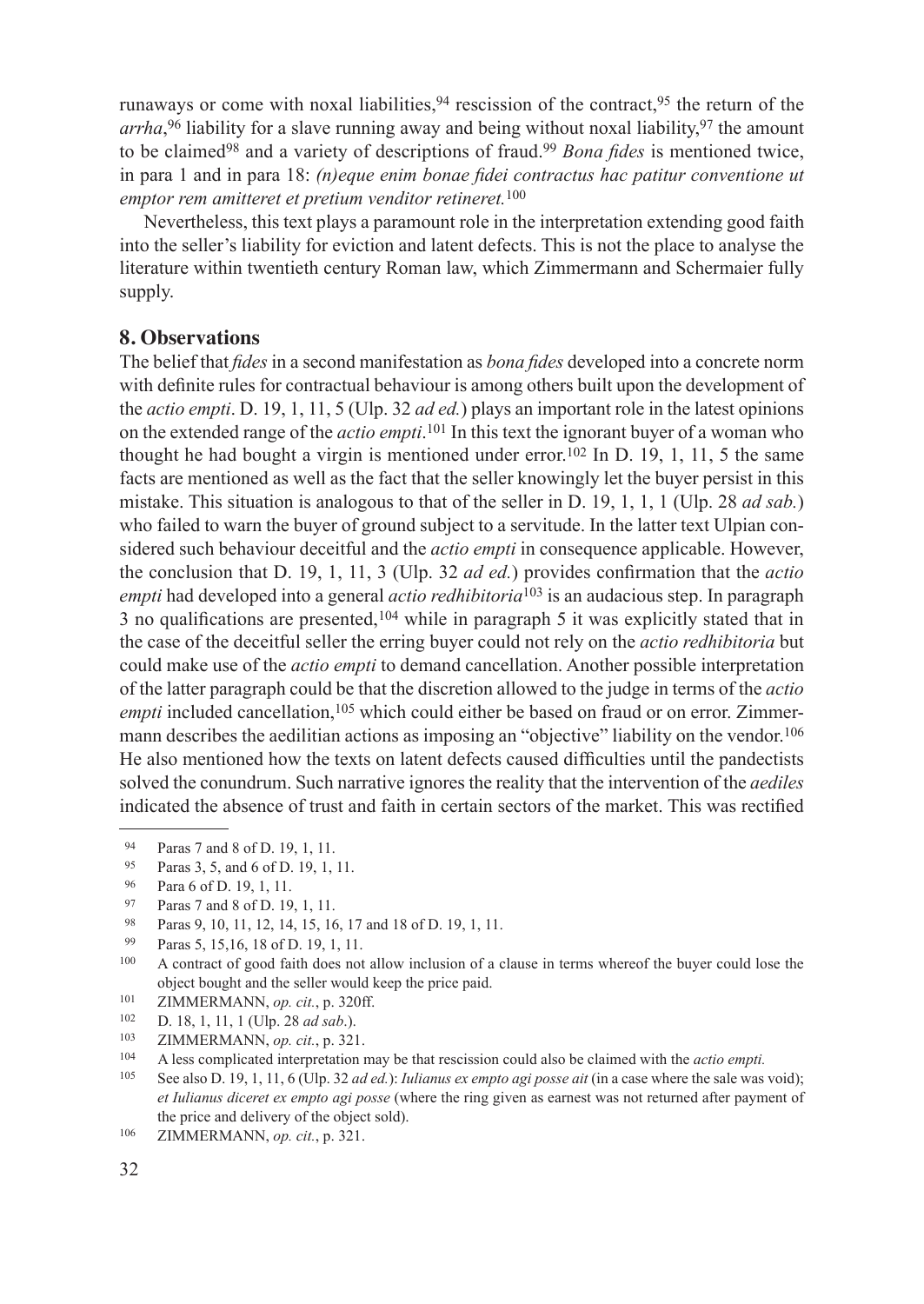by the introduction of strict liability107 on some vendors, which included *bona fide* sellers. This rather augurs a lack of good faith in the market and to use such development as argument that extension of strict liability within the scope of the *actio empti* was a positive development of the power of good faith, stretches the imagination.

However, this is not the time or place to embark into this age-old and infinite debate. The objective of this paper is to present the difference between historical interpretation and legal history *ars artis gratia* and suggest that this may lead to alternative interpretations of Roman law.

#### **9. Contextualisation within a modern contract law paradigm**

Macaulay's research has shown that even in a society with over three hundred million members and an international economy spanning the world, economic clusters continue to exist in which age-old traditions of trust and solidarity remain dominant.

It stands to reason that in the Roman world similar clusters operated within trade, commerce and industry. On the market for slaves and certain animals the commercial practices were obviously guided by such ethical standards that the aediles were forced to intervene. The wine industry followed their own customs and practices. A glimpse thereof is offered when an outsider, Labeo, deemed it normal that a wine barrel should be fit to hold wine without special guarantees.<sup>108</sup>

However, to build a theory of good faith on unrelated fragments with the objective to show a gradual elevation of Roman business morality, which may well have included a nascent consumer protection, is a daring enterprise which may have been influenced by contemporary circumstances, fears and aspirations. MacNeil undertook construction of a similar general theory and his contribution in *Implicit Dimensions* starts as follows: "A widespread perception has long existed that relational contract theory is an analytical tool in favour of state-intervention in contractual relations; of co-operation rather than conflict; of communitarian, liberal, and/or radical values; of continuance rather than break-up of relations; and of many other 'soft and cuddly' values often associated with humanitarianism."109

It is an open question whether the same hard-nosed condemnation might not have been the reaction of the Roman jurists, the men of practice.

Within the parameters of a contextual appraisal it should be kept in mind that this powerful role of good faith developed supposedly in a context in which jurists such as

<sup>107</sup> For the changes in strict liability in Roman law THOMAS, P. A loose horse on the road. In: CHEVREAU, E. – MASI DORIA, C. – RAINER, J. M. (eds.). *Liber amicorum. Mélanges en l'honneur de Jean-Pierre Coriat*. Paris: Pantheon-Assas, 2019, pp. 967–976.

<sup>108</sup> D. 19, 1, 6, 4 (Pomp. 9 *ad sab.*). *Labeo contra putat et illud solum observandum, ut, nisi in contrarium id actum sit, omnimodo integrum praestari debeat: et est verum.*

<sup>109</sup> MACNEIL, I. Reflections on relational contract theory after a neo-classical seminar. In: CAMPBELL, D. – COLLINS, H. – WIGHTMAN, J. (eds.). *Implicit dimensions of contract: Discrete, Relational and Network Contracts*. Oxford: Hart Publishing, 2003, pp. 207–217; also FEINMAN, J. M. Relational contract theory in context. *Nw. U. L. Review*, 1999–2000, Vol. 94, No. 3, pp. 737–748.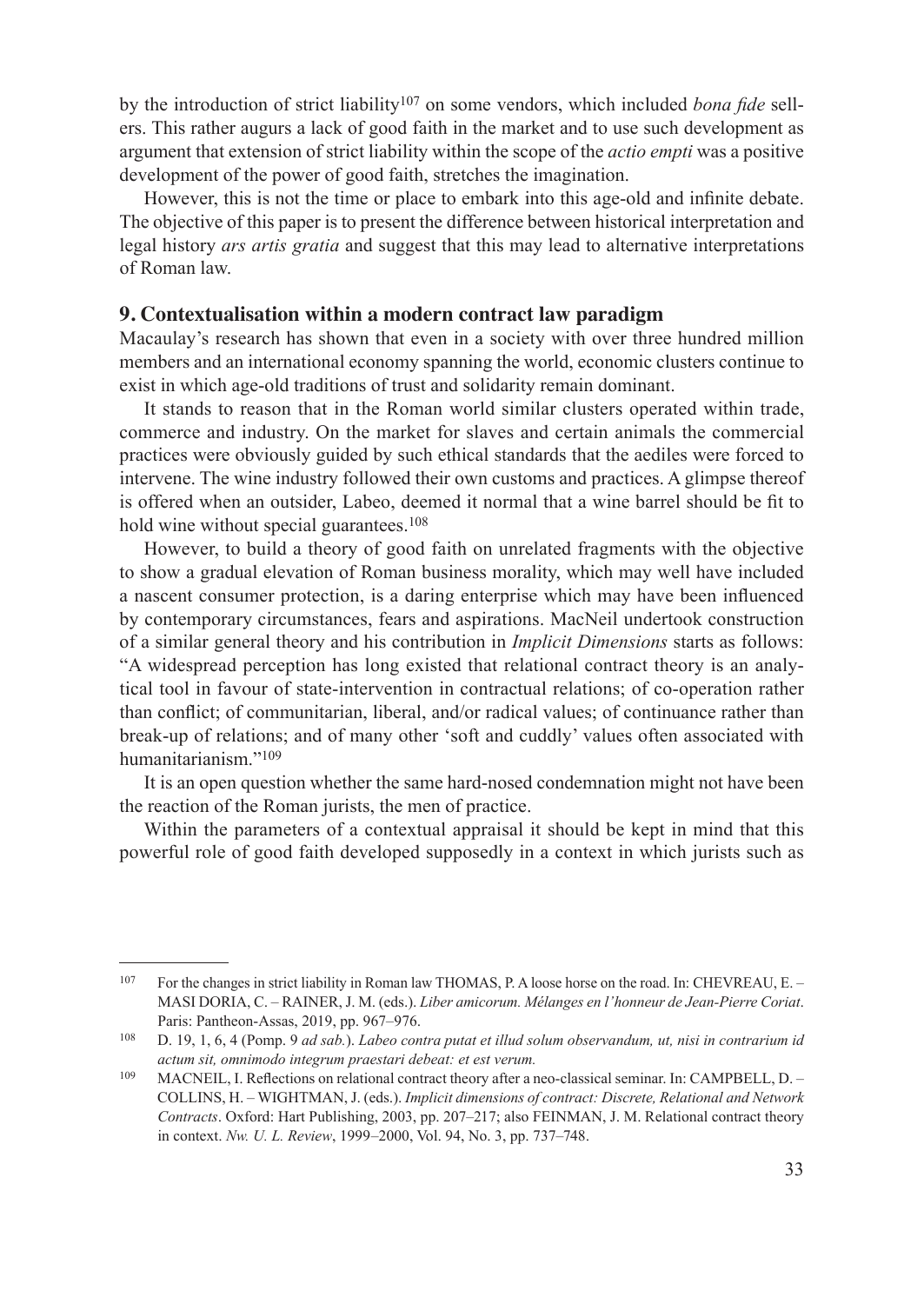Ulpian,<sup>110</sup> Paul,<sup>111</sup> Pomponius<sup>112</sup> and Hermogenian,<sup>113</sup> all stated unequivocally that *invicem se circumscribere* is allowed in sale and lease, which is euphemistically translated as "to overreach each other or the reciprocal taking of advantage".114 The duty to inform the co-contractant during pre-contractual negotiations championed by Cicero is found twice, *i.e.* in D. 19, 1, 1, 1: *(n)on solum si non admonuit*, and D. 19, 1, 11, 5: *(s)ciens errare eum venditor passus sit*, and in both instances the context was such that fraud could be construed.

Liability for latent defects relied on the introduction of the *actio quanti minoris* and the *actio redhibitoria* by the *aediles* rather than on good faith.115

The persistent reliance on *stipulationes* to make provision for possible eviction and other eventualities116 as supplement to the consensual sale also throws doubt on the real force of good faith in litigation.

Finally, it should be questioned whether the rules laid down by good faith as mentioned by romanists are to be understood as rules in the modern legal doctrine or as *regulae* throughout legal history.117

## **10. Conclusion**

If the distinction drawn in the first part of this paper between historical interpretation and legal history is accepted, the question arises whether alternative interpretations of the law of the past are not appropriate. Such interpretations should be free from the desire of relevance, free from system building, free from good intentions of introducing values in the law of contract.

The above reconnaissance shows that the titles dealing with five important nominate contracts based on good faith in Roman law primarily indicate that *fides* expressed the source of the obligation and as such determined the content thereof to the extent that the judge was instructed to decide in accordance with this standard: condemnation or acquittal, in the first case the amount of the *condemnatio*, which meant taking into consideration pre-contractual behaviour of the parties as well as their conduct during litigation.<sup>118</sup> These inclusions into the power of the judge not only streamlined the procedure, but also promoted equity.

<sup>110</sup> D. 4, 4, 16, 4 (Ulp. 11 *ad ed.*): *Idem Pomponius ait in pretio emptionis et venditionis naturaliter licere contrahentibus se circumvenire.*

<sup>111</sup> D. 19, 2, 22, 3 (Paul. 34 *ad ed.*): *Quemadmodum in emendo et vendendo naturaliter concessum est quod pluris sit minoris emere, quod minoris sit pluris vendere et ita invicem se circumscribere, ia in locationibus quoque et conductionibus iuris est.*

<sup>112</sup> D. 4, 4, 16, 4 (Ulp. 11 *ad ed.*): *Idem Pomponius ait in pretio emptionis et venditionis naturaliter licere contrahentibus se circumvenire.*

<sup>113</sup> D. 19, 2, 23 (Hermog. 2 *iur. epit.*): *Et ideo praetextu minoris pensionis, locatione facta, si nullus dolus adversarii probari possit, rescindi locatio non potest.*

<sup>114</sup> Watson's translation of above texts. ZIMMERMANN, *op. cit.*, p. 256ff; in the latter's footnotes the authoritative literature can be found.

<sup>115</sup> KASER, *Das römische Privatrecht*, p. 476.

Ibidem.

<sup>117</sup> THOMAS, P. J. Quod quisque in alterum statuerit ut ipse eodem iure utatur; the golden rule? In: PIRO, I. (ed.). *Opera omnia: Scritti per Alessandro Corbino*. Tricase: Libellula, 2016, Vol. VII, pp. 165–178.

<sup>118</sup> The instruction to the judge implied inclusion of exceptions, consideration of interest, produce and expenses, *compensatio* and the possibility to acquit the defendant in the event of payment *inter moras litis*.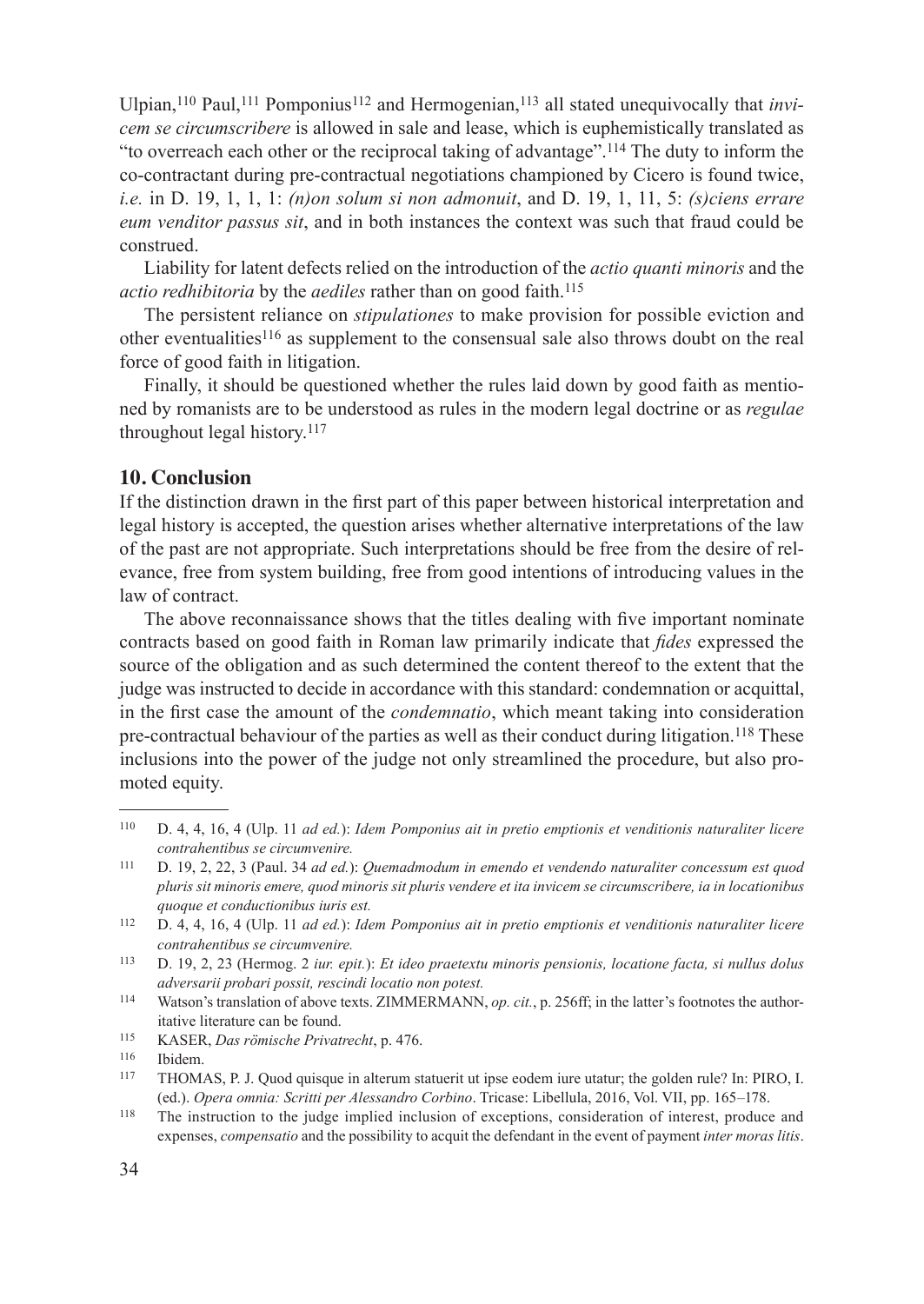The paradoxes found in the Roman law sources may well result from a multitude of causes. One such possibility may be context, or rather lack of context. Not only are many texts cited and linked to other texts out of context, but even the text as such had already been taken out of context. As contextualism has become a force in modern contract law,119 the harmful side-effects of ignoring context have been pointed out recently in *Implicit Dimensions of Contract*.

No title in the Digest was dedicated to *actiones / arbitria / iudicia / contractus bonae fidei*, nor does any text show an indication that a monograph on this topic was written. In consequence, isolated texts throughout the Digesta have been collected and rearranged into a body of principles, rules of law, *regulae juris*, irrespective of the context and the question of the casuistic character of Roman law.

The supreme question relative to the role of good faith in the Roman law of contracts should be whether the Roman jurists conceived contractual justice as procedural or substantive. This divide derives from political and philosophical sources. Priority of liberty, the individual and her autonomy are held to favour preference for a law of contract aimed at maximisation of wealth. This is opposed to a more communitarian approach considering the welfare of all and not eschewing regulation of contractual practices. Thus, the inquiry shifts to ethical standards which may range from pure self-interested individualism to an ethic of co-operation. During the millennium-plus of the first life of Roman law – from the Twelve Tables to Justinian – no uniform answer can be expected neither diachronically nor synchronically. However, it has been a long-held belief that individualism finding expression in freedom of contract and the binding force of the free will of the individual fuelled by the profit motif, has been one of the dominant characteristics of Roman law, which would explain the success and longevity of her second life.

Contradictions within the law show the hard reality of legal practice, where valid arguments for both sides are often made and decisions may vary as the result of extraneous unmentioned factors. Even the gap between academia and practice was not totally absent from Roman law: Cicero, Gaius and Quintilian represented academia and the works of the first play an important role in the promotion of good faith.

The Digest show that the *stipulatio* remained throughout Roman law the most common contract, in spite of or just because of the black letter law character of this contract.

The fact remains that Cicero's belief in the power of good faith found reflection during the 19th century and by way of the Historical School and the pandectists in the BGB.120 Whether this should be attributed to the changing socio-economic and political circumstances to which their work responded or represented a realistic interpretation of Roman law is an open question.

This investigation into the contracts of sale, lease, *societas*, deposit and mandate supports the theory that *fides* originated as the foundation of the *negotia bonae fidei.* It also

<sup>119</sup> BROWNSWORD, R. After investors: interpretation, expectation and the Implicit dimension of the "new contextualism". In: CAMPBELL, D. – COLLINS, H. – WIGHTMAN, J. (eds.). *Implicit dimensions of contract: Discrete, Relational and Network Contracts.* Oxford: Hart Publishing, 2003, pp. 103–141.

<sup>&</sup>lt;sup>120</sup> Section 242 of the German Civil Code provides that the debtor is bound to perform according to the requirements of good faith, ordinary usage being taken into consideration. Section 157 provides that contracts shall be interpreted according to the requirements of good faith. It is accepted that sec 242 supplements the law and determines contractual relationships.